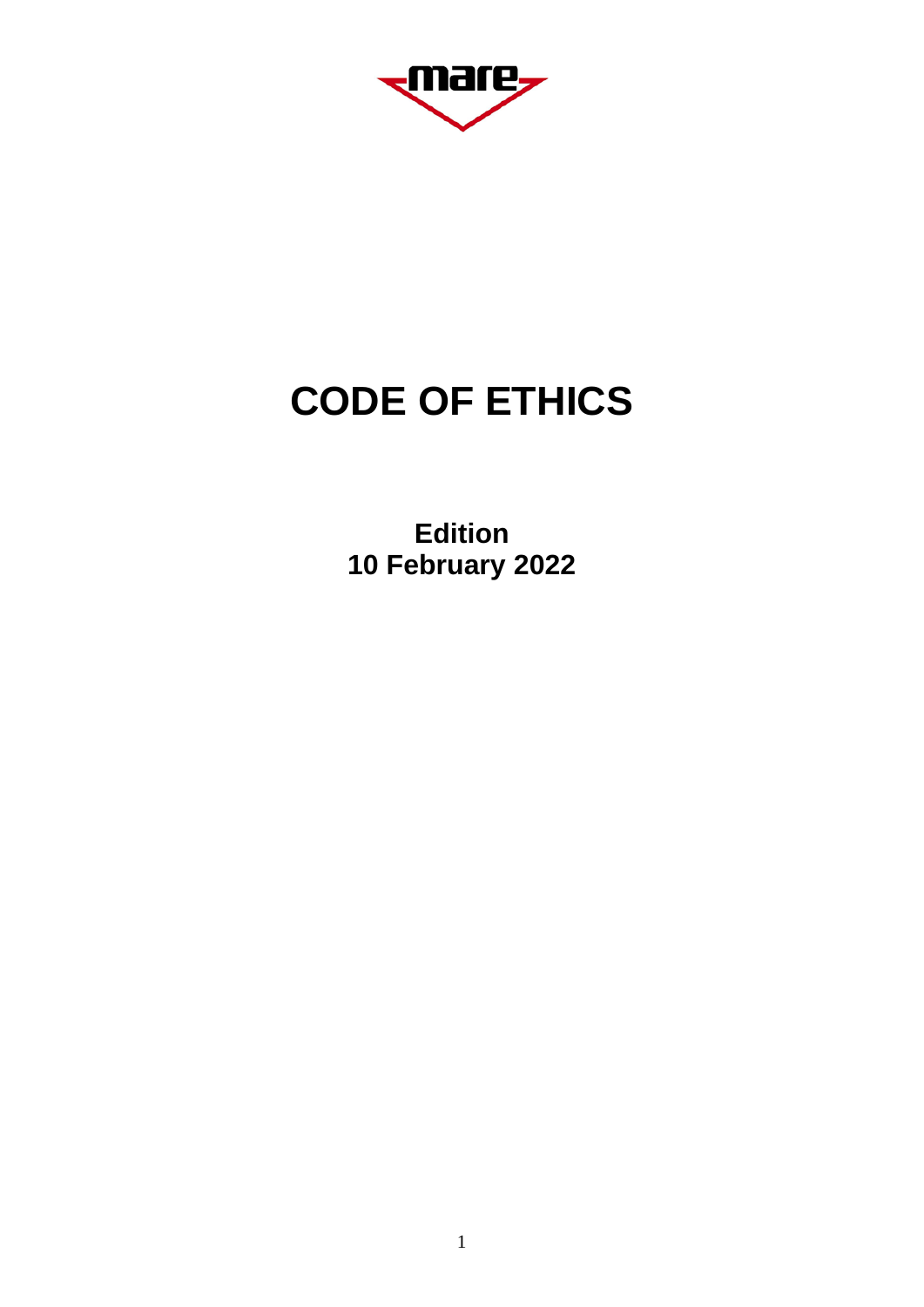

# **INDEX**

| 1. Introduction                                                         | Pag.3   |
|-------------------------------------------------------------------------|---------|
| 2. Recipients                                                           | Pag.3   |
| 3. Values and Principles                                                | Pag.5   |
| 4. Rules of Conduct                                                     | Pag.9   |
| 5. Transparency of accounting                                           | Pag. 15 |
| 6. The company "IT" systems                                             | Pag. 15 |
| 7. Internet and e-mailing                                               | Pag. 16 |
| 8. Confidentiality and discretion                                       | Pag.18  |
| 9. Health, safety and environment                                       | Pag.20  |
| 10. Violations of the Code of Ethics and applicable disciplinary system | Pag.21  |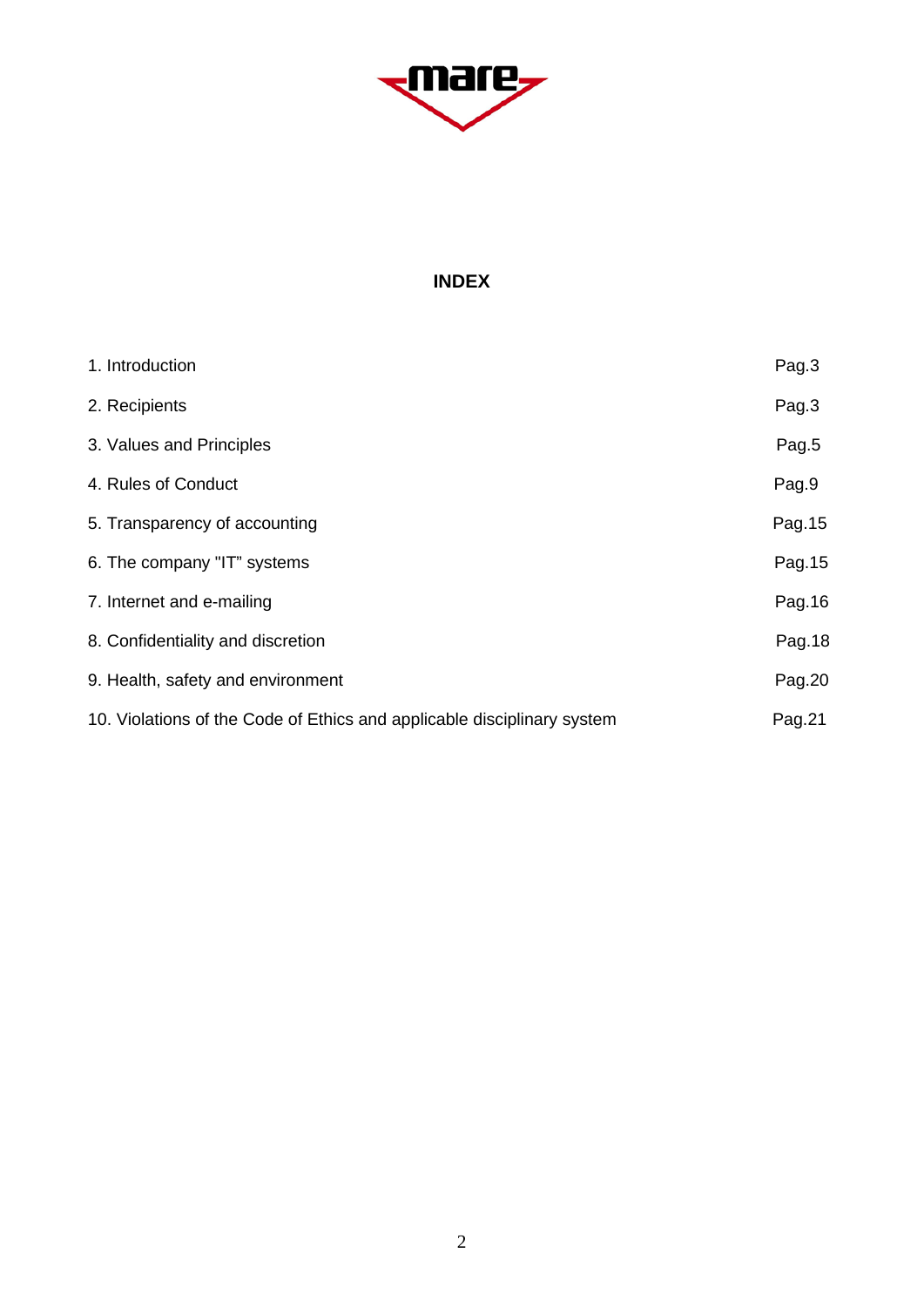

# **1. INTRODUCTION**

This code of ethics (hereafter the "**Code of Ethics**") sets out the principles and ethical values to which the Companies belonging to the Mare Group, (the "**Company/ies**") shall be inspired. This Code of Ethics expresses commitments, rules of conduct and responsibilities that Directors, Employees - Executives and non - the Companies Collaborators (as defined herein below) or subjects who establish legal relationships with the Companies, shall undertake in the conduct of business and in the performance of their duties.

The Companies operate with integrity, in compliance not only with the laws and regulations in force, but also with the ethical values that are considered indispensable by those who have as their final purpose to act always and in any case with equity, honesty, respect for the dignity of others, in the absence of any discrimination of people based on gender, race, language, personal conditions, religious and political beliefs.

Operating with integrity means acting adequately in compliance with all the laws, the regulations in force and the rules imposed with the policies, company procedures and with this Code of Ethics.

For this reason, in compliance with the most advanced corporate governance standards, the Companies have adopted this Code of Ethics whose observance by the recipients is of fundamental importance for the smooth functioning, reliability and reputation of the Companies, factors that constitute a decisive asset for its success.

The purpose of the Ethical Code is to define the main values of the Companies and to ensure the application of fairness, integrity, loyalty and professional rigor within the Companies' operations, conduct and *modus operandi* both in internal relations and in relations with external subjects, placing at the center of attention the full compliance to the laws and regulations of the countries in which the Company operates, in addition to compliance with its internal procedures.

Each employee is required to know and respect the Code of Ethics, and to actively contribute to its implementation and to report any shortcomings.

The Companies undertake to promote the knowledge of the Code of Ethics to its recipients, incorporates their contribution in defining its contents and prepares suitable tools to ensure the full and effective application of the Code of Ethics itself.

The Code of Ethics is also brought to the attention of those who have commercial and business relations with the Companies.

# **2. RECIPIENTS**

The Companies operate in different Countries and, therefore, are subject to different laws and regulations and, in general, different legal systems.

As part of its activities, all the agents who work in favor of and for the Companies (employees and collaborators, even occasional), managers, directors, auditors, consultants, suppliers, commercial partners - including agents, retailers and similar - and any subject who exercises the management and control of the Companies - regardless of the legal/formal qualification covered - (referred to also as the "**Collaborators**") shall operate in compliance with all the applicable laws and regulations in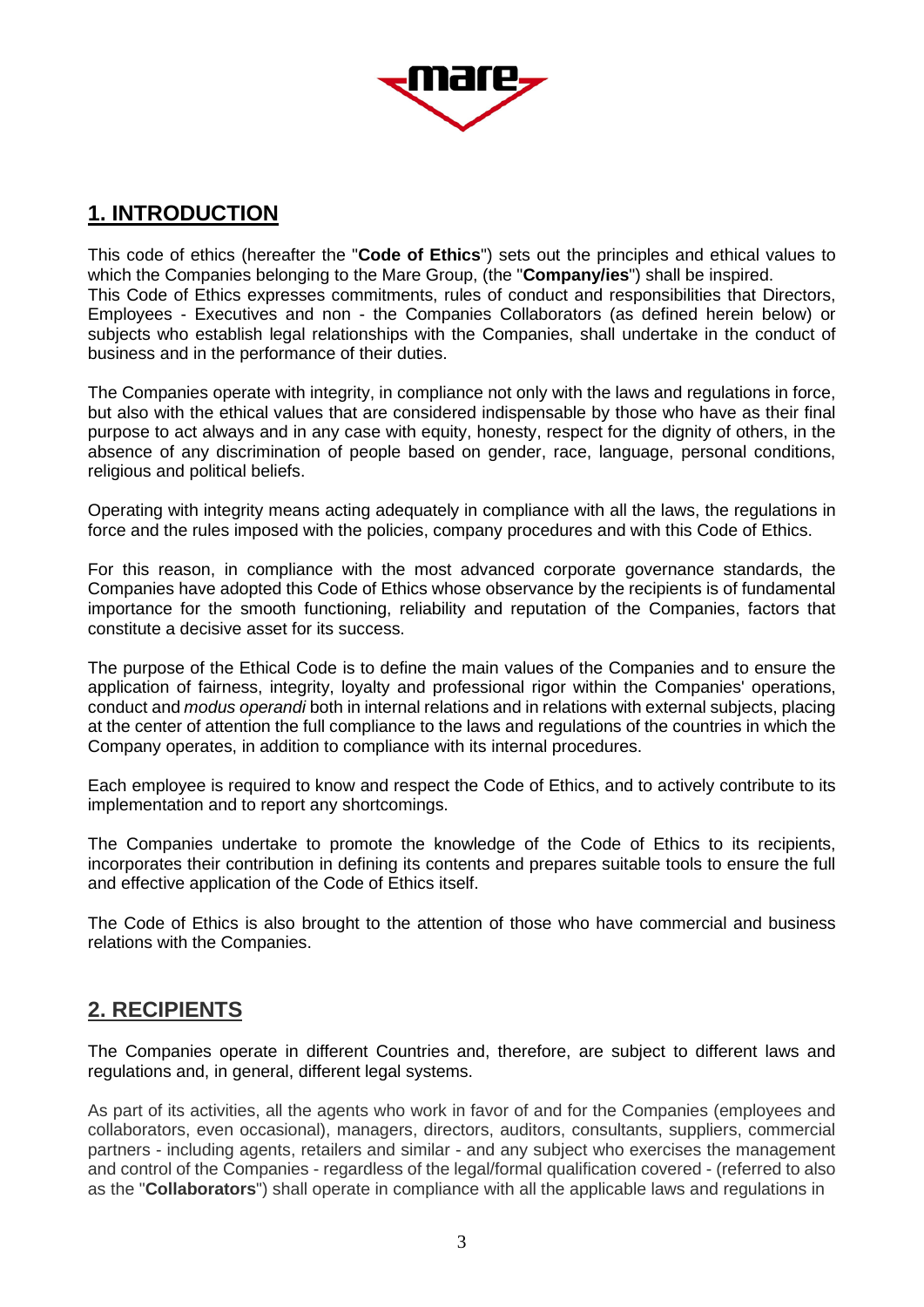

force, standardizing their design, management and operational guidelines to the rules of conduct, values and ethical principles described in this Code of Ethics.

The Code of Ethics is applied, indeed, in relation to all the activities carried out by for and on behalf of the Companies, regardless the Country in which they operate, even considering the cultural, social and economic diversity of the different countries in which the Companies operate.

All Collaborators have the obligation to comply with the Code of Ethics and must conform their behavior to the principles established therein. In particular, by way of example:

- the members of the Board of Directors must be inspired by the principles expressed in the Code of Ethics in setting the purposes pursued by the Company;
- the Sole Auditor/members of the Board of Statutory Auditors, if applicable, must supervise the respect and observance of the principles set forth by the applicable laws and provided under the Code of Ethics;
- the managers and function managers must concretely implement compliance with the values and standards expressed in the Code of Ethics and assume full responsibility for these values and standards inside and outside the Company, being a point of reference and an example for its employees and directing them to the observance of the Code of Ethics and compliance with the rules, strengthening trust, cohesion and team spirit;
- employees, in compliance with applicable laws and regulations, must adapt their actions and behaviors to the principles, objectives and values expressed in the Code of Ethics;
- collaborators, commercial partners, suppliers, and all stakeholders, including agents, resellers and similar, must conform their conduct and professional practices to the principles contained in the Code of Ethics.

All those who collaborate with the Companies, including employees, are required to know the Code of Ethics and the rules expressed in it; they shall refrain from adopting behaviors anyway in conflict with them, and must actively contribute to its implementation and its updating and improvement The Companies undertake to promote and ensure knowledge of the Code of Ethics to all Collaborators, divulging it and making it known to them through specific and adequate communication activities (e.g., posting on the company notice board, delivering to all employees, dedicated sections on the intranet and/or on the company website, etc.). The Code of Ethics will also be brought to the attention of all those with whom the Company has business relationships. Any update, modification and/or integration of the Code of Ethics will be promptly disclosed to all Collaborators with suitable means.

# **2.1 Monitoring and implementation of the Code of Ethics**

The Companies are committed to ensuring, also through the adoption of all the initiatives that can ensure:

- maximum dissemination of the Code of Ethics to Collaborators:
- the revision and the update of the Code of Ethics, in order to adapt it to the evolving reference values and relevant regulations to the Code of Ethics itself;
- the provision of cognitive and clarification tools regarding the interpretation and implementation of the rules contained in the Code of Ethics;
- the necessary checks on any notice of violation of the Code of Ethics or in reference of;
- the evaluation of the facts and the consequent implementation, in case of ascertained violation, of adequate sanctioning measures;
- that no one may suffer retaliation of any kind for providing notices of possible violations of the Code of Ethics or related rules.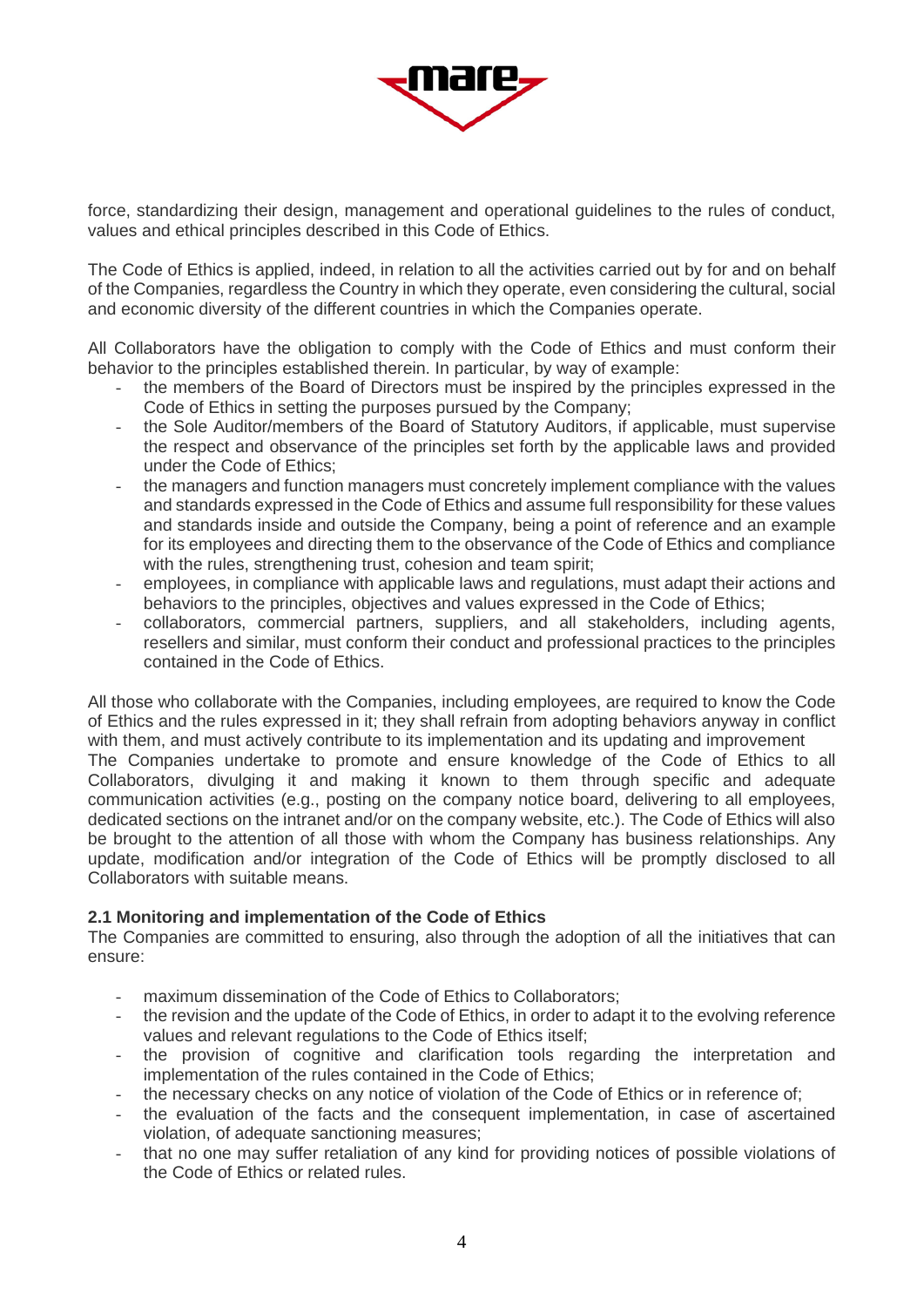

# **3. THE VALUES AND PRINCIPLES OF THE GROUP**

# **3.1 Principles**

Collaborators must operate in compliance with the values and principles of the Companies (the "**Principles**"), which have a responsibility to understand and make their own.

# *Legality*

The Companies recognize compliance with all the applicable laws and regulations as a fundamental principle. The recipients in the performance of their functions and in the exercise of their respective activities are required to comply with all the rules and applicable regulations of the legal systems in which they operate.

# *Honesty*

In any internal and external relationship, Collaborators must behave with transparency, integrity and honesty and must not pursue personal purposes and/or business interests in violation, as well as the provisions of the local applicable laws and regulations and of this Code of Ethics.

# *Fairness*

The behavior and activity of the Collaborators must be inspired by the utmost fairness, also in the relationship with colleagues, suppliers, customers and, more generally, with all those with whom they come into contact due to the functions performed. This principle, in addition to compliance with the procedures set out in Companies policies, implies that situations of discrimination and conflict of interest must be avoided.

# *Reliability*

The Companies believe that mutual reliability is the prerequisite for effective and profitable business relationships, both within the Company and outside of it.

# *Sharing*

The Companies try to fully play their role in stimulating the sharing of information, knowledge, experience and professional capacity both within the Company and, where appropriate, outside.

#### *Teamwork*

Teamwork and collaboration in achieving common goals characterize the Company's actions, in the awareness that its success is largely based on the added value given by the synergy of those who work together within it.

The Companies involve their collaborators in the corporate business, ensuring a working atmosphere based on attention, listening, trust and professional recognition, also through the care of places and working conditions that protect the physical and psychological integrity of people.

To enhance the skills of its human resources, the Companies make available to them training, updating and professional development tools.

# *Responsibility*

In developing the corporate mission, the behavior of the Collaborators must be responsible and attentive to the implications and consequences of their actions, also in light of the principles set out in this Code of Ethics.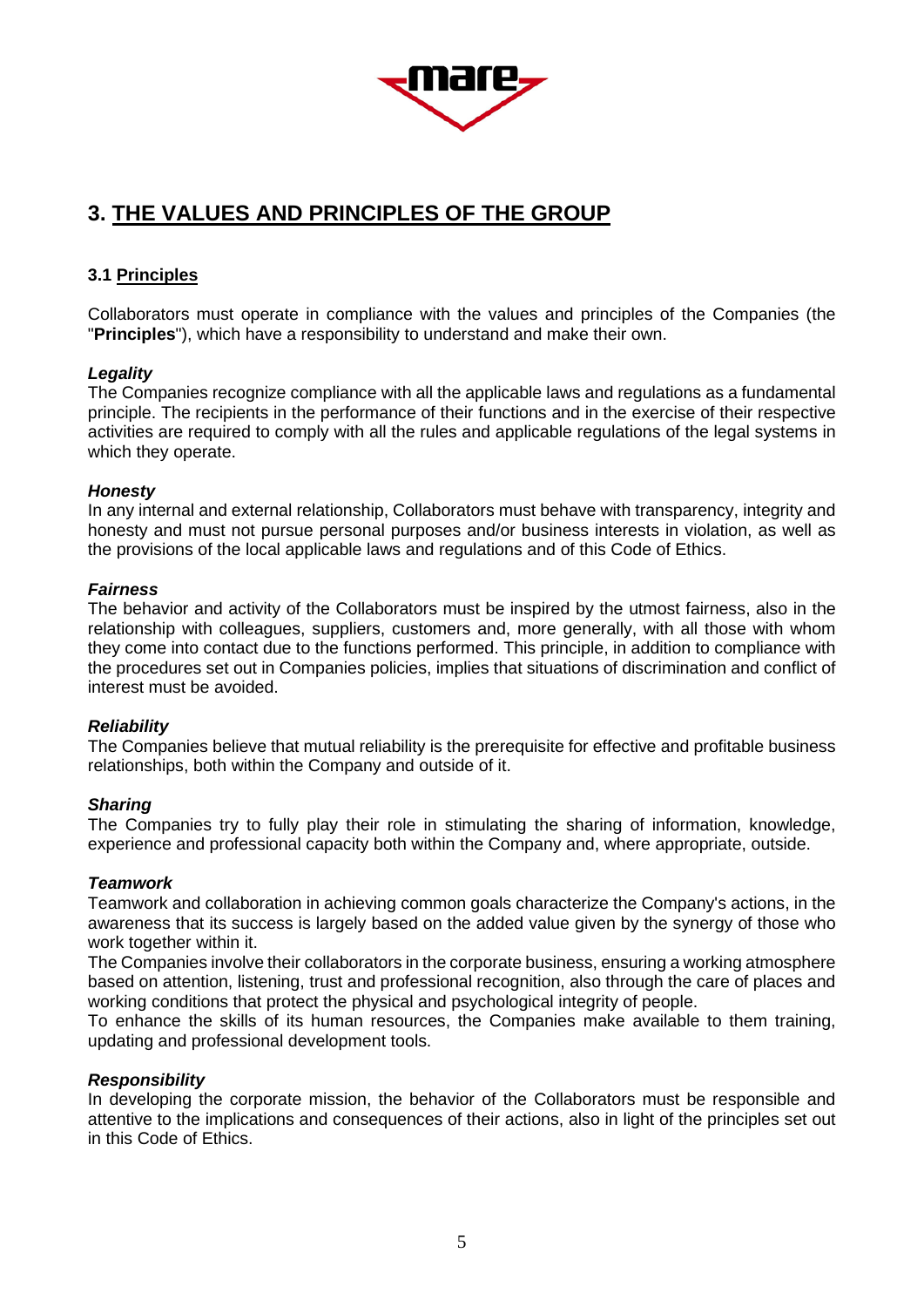

#### *Impartiality*

In compliance with the inspiring Principles of its action in conducting business and activities, the Companies do not tolerate discriminatory behaviors of any nature, racial, sexual, or based on religious belief, ethnicity, language and nationality of individuals. This also involves the application of the principle of equal opportunities in the management and daily operation of corporate life.

#### *Transparency*

The Companies consider the truthfulness, completeness and accuracy of the information that is provided both inside and outside the Company to be essential for the conduct of its business and for corporate life.

#### *Excellence*

In each area of activity, the standards of effectiveness and efficiency must be pursued. Collaborators guarantee commitment and professional rigor in order to provide a performance aimed at excellence.

#### *Competition*

The Companies consider fair competition as a value and operates in the market in compliance with the applicable principle of fair competition and fairness.

#### *Separation of roles of powers*

The Companies develop and improve its organizational system in order to ensure internally the principle of separation of roles and powers of those who perform, those who verify and those who approve.

#### *Job satisfaction of human resources*

The Companies seek the satisfaction of their staff by supporting all initiatives aimed at obtaining a dynamic work environment, inspired by motivation and involvement, favoring teamwork, promoting the acquisition of new skills and capable of measuring, recognizing and gratify the contribution of each individual.

The Companies involve their collaborators in the corporate business, ensuring a working atmosphere based on attention, listening, trust and professional recognition, also through the care of places and working conditions that protect the physical and psychological integrity of people.

To enhance the skills of its human resources, the Companies provide the same training, updating and professional development tools.

#### *Community and environment*

The Companies are aware of the social role they play in the community and of the environmental aspects that interact with their business in the area and in the community.

In fact, in carrying out its business, the Company assumes its responsibilities towards the community, inspired by the values of solidarity and dialogue with the interested parties.

The Companies maintain and develop a relationship of trust and a continuous dialogue with the stakeholders, seeking, where possible, to inform them and involve them in the issues that concern them.

Indeed, in the context of their business, the Companies are also inspired by the principle of safeguarding the environment and public health.

Finally, the Companies promote social, economic and employment development in compliance with internationally recognized standards and rights regarding the protection of fundamental rights, nondiscrimination, protection of children, prohibition of forced labor, protection of trade union rights, health and safety on the workplace, working time and remuneration.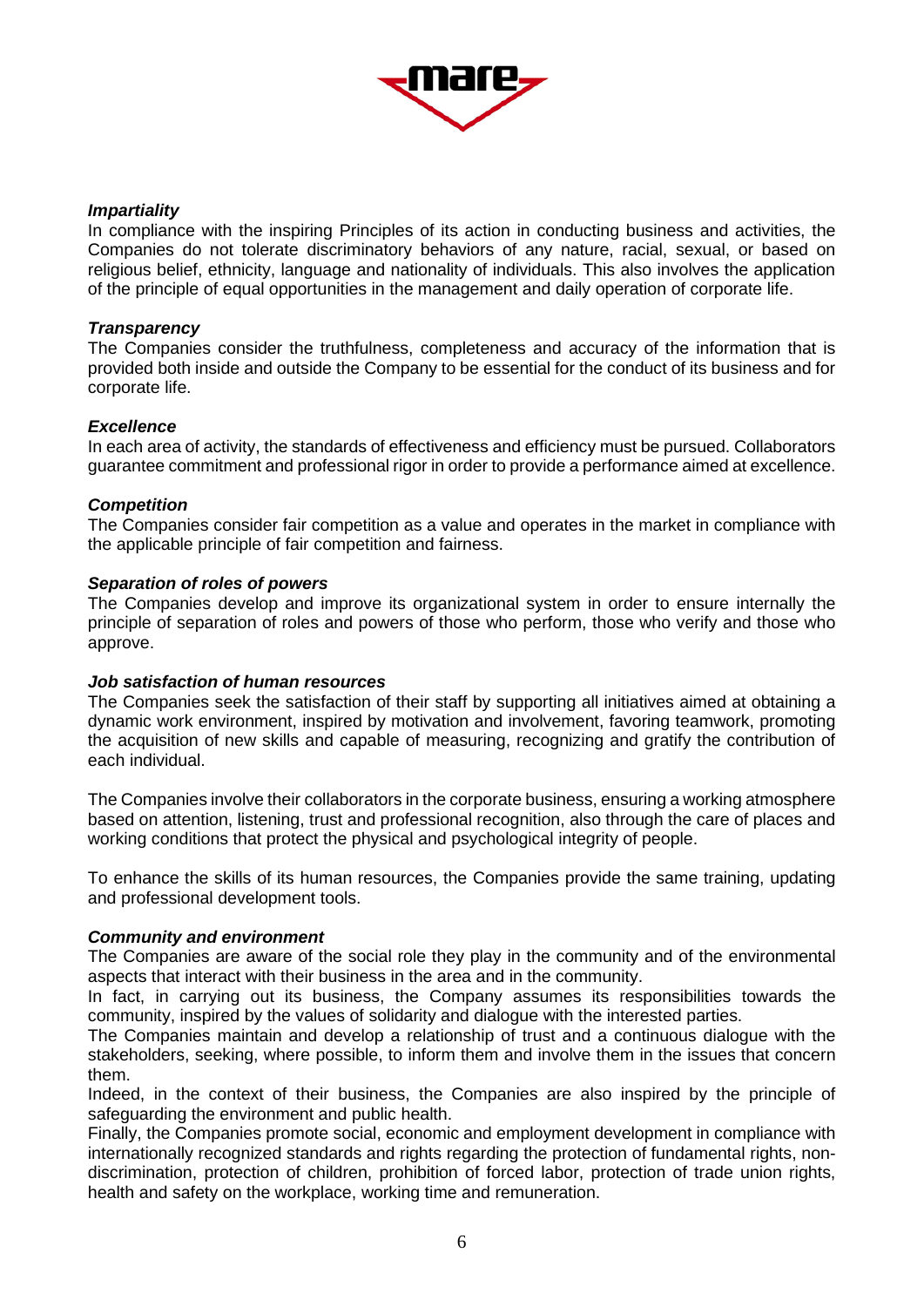

# *Confidentiality*

The Companies act in respect of the confidentiality of the information acquired in carrying out their business, whether it belongs to its Collaborators, suppliers or customers.

# **3.2 Obligations for employees, managers and function managers**

For the full realization of the purposes underlying the Code of Ethics, the Companies undertake to ensure the adoption of all the initiatives that can ensure:

- $\triangleright$  maximum dissemination of the Code of Ethics to employees, partners and management;
- $\triangleright$  the in-depth analysis and periodic updating of the Code of Ethics, in order to adapt it to the evolution of the reference values and relevant regulations to the Code of Ethics itself;
- $\triangleright$  the provision of every possible cognitive and clarification tools regarding the interpretation and implementation of the rules contained in the Code of Ethics;
- $\triangleright$  the carrying out the necessary checks on any notice of violation of this Code of Ethics and the application of sanctions in case of violation of the same in compliance with current legislation:
- $\triangleright$  that no one may suffer retaliation of any kind for providing information of possible violations of the Code of Ethics or the reference standards.

All the employees and members of the Company are expected to know the regulations contained in the Code of Ethics and the relevant applicable rules governing activities performed in their respective functions.

In particular, the Company's employees have the obligation to:

- refrain from conduct contrary to these rules;
- contact their managers in case of need for clarifications on how to apply them;
- promptly report to their managers any notice, directly detected or reported by others, regarding possible violations of the Code of Ethics;
- promptly report to their managers on any request addressed to them and/or on any pressure exerted on them, for them to violate the provisions of the Code of Ethics;
- collaborate with the departments responsible for verifying possible violations.

However, the employee shall not conduct personal investigations or report the notice to others except to their managers.

Each manager and/or company function manager has the obligation to:

- refrain from conduct contrary to these rules;
- contact their managers, in case of need for clarifications on how to apply them;

# **3.3. Obligations towards third parties**

Due to their skills, the Companies' employees and management in contact with third parties will take care of:

 $\triangleright$  inform them adequately about the commitments and obligations imposed by the Code of Ethics;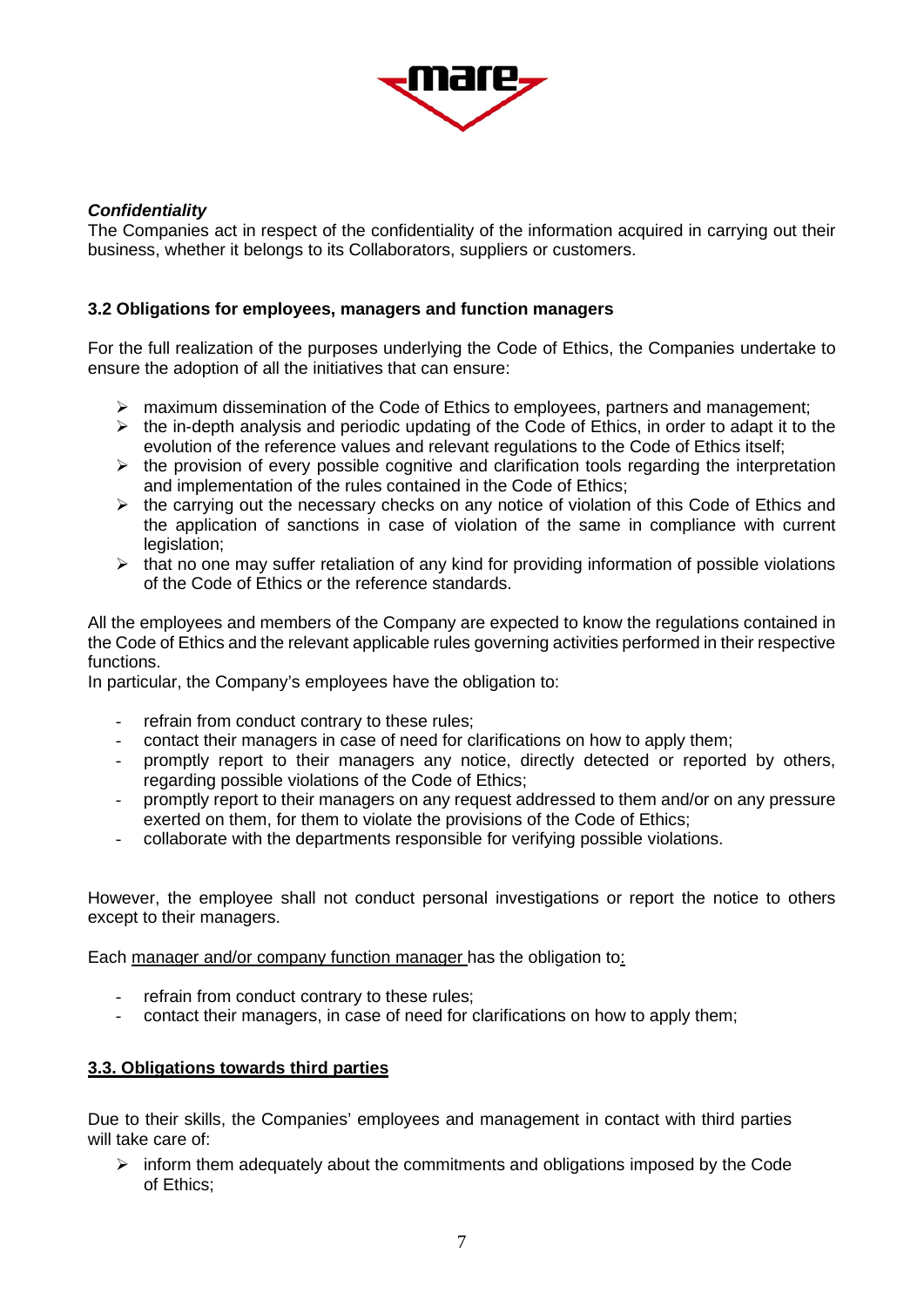

- $\triangleright$  demand compliance with the obligations that directly affect their business;
- $\triangleright$  adopt the appropriate internal and, if within their competence, external initiatives in the event of non-fulfillment by third parties of the obligation to comply with the regulations of the Code of Ethics.

#### **3.4 Contractual value of the Code of Ethics**

Compliance with the regulations of the Code of Ethics shall be considered an essential part of the contractual obligations of employees.

The principles and contents of this Code of Ethics constitute exemplary specifications of the obligations of diligence, loyalty, impartiality that qualify the correct fulfillment of the work performance and expected conducts.

Violation of the regulations of the Code of Ethics may constitute a breach of the primary obligations of the employment relationship or disciplinary offense, with any consequence provided for by the applicable law and labor law.

#### **3.5 Control activities**

It is the Company's policy to disseminate at all levels a culture characterized by awareness of both its individual and collective responsibilities and the existence of controls, as well as characterized by the assumption of a mentality oriented to the exercise of control. The attitude towards controls must be positive for the contribution they make to improving efficiency.

Internal controls are all the tools necessary or useful to direct, manage and verify the company's activities, with the aim of ensuring compliance with company laws and procedures, protecting company assets, efficiently managing activities and providing precise and complete accounts and financial data.

In any case, the responsibility for creating an effective internal control system is common at every level of the organizational structure; consequently, all employees, within the scope of their functions, are responsible for the definition and correct functioning of the control system.

As part of their responsibilities, managers are required to participate in the corporate control system and make their employees participate in it. Everyone shall feel responsible for the company assets (tangible and intangible) which are instrumental to the activity carried out. No employee may misuse the Company's assets and resources or allow others to do so.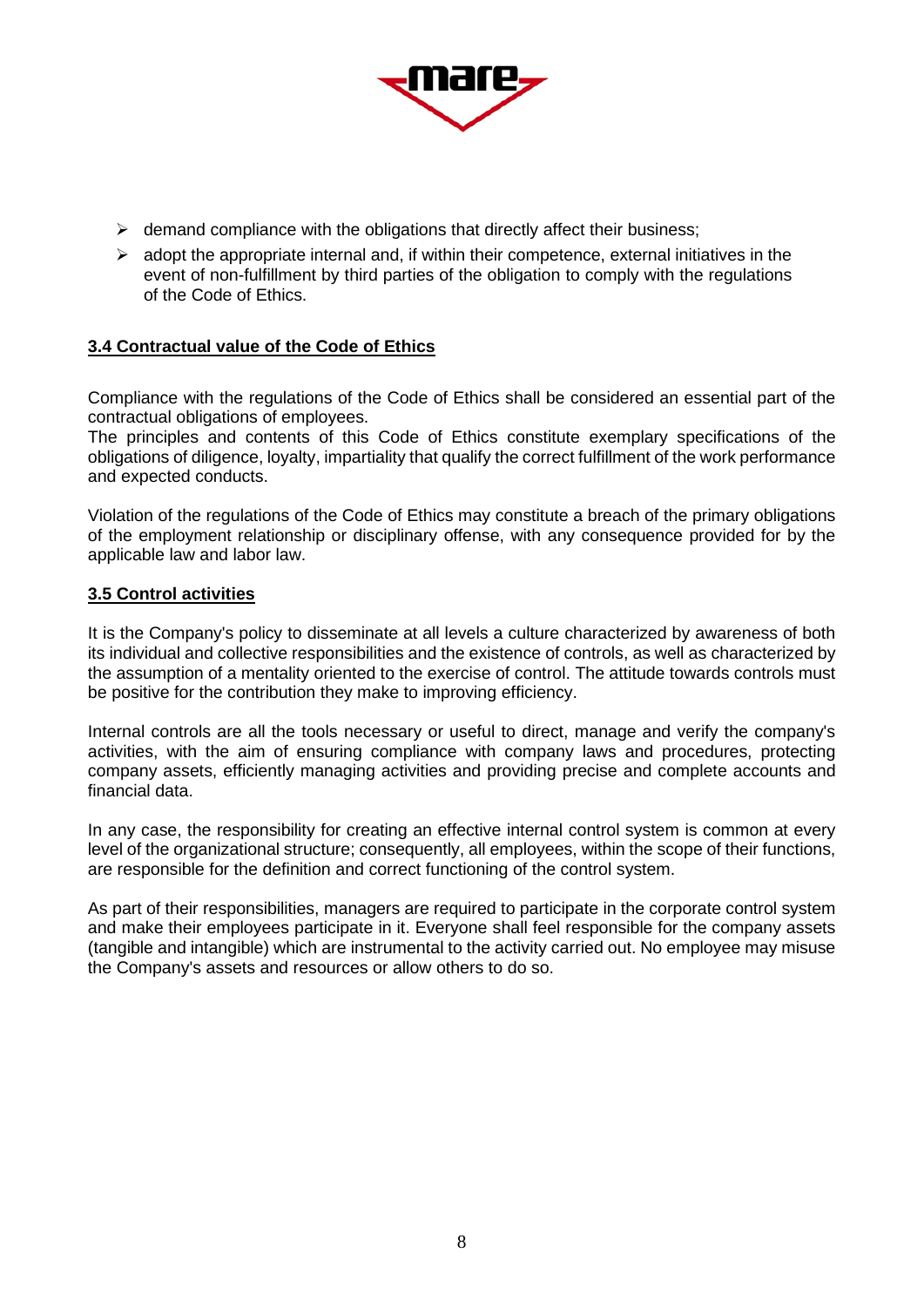

# **4. RULES OF CONDUCT**

# **4.1 Conduct of business rules**

In its business activity, the Companies are inspired by the principles of loyalty, fairness, transparency, efficiency and openness to the market.

All Collaborators, including external collaborators, whose actions may be related in some way to the Companies themselves shall adopt a fair conduct in the business activity of interest to the Companies and in relations with the Public Administration, regardless of the market competitiveness and importance of the business in question.

Corruption practices, illegitimate favors, collusive behavior, illicit influences, solicitations, direct and/or through third parties, promises of personal and career advantages for oneself or for others, are prohibited.

The Companies recognize and respects the right of its employees, function managers and managers to participate in investments, business affairs or other activities besides those carried out in the interests of the Company, provided that these are activities permitted by the applicable law and compatible with the obligations assumed towards the Companies.

In any case, the Companies' employees, function managers and managers are required to avoid all situations and activities in which a conflict with the interests of the Company may arise or which may interfere with their ability to take decisions impartially in the best interests of the Company and in full compliance with the regulations of the Code of Ethics. Any situation that could constitute or determine a conflict of interest must be promptly communicated to the managers. In particular, all employees, department managers and managers of the Companies are required to avoid conflicts of interest between personal and family economic activities and the duties they hold within the department they belong to. By way of example, the following situations lead to conflicts of interest:

- economic and financial interests of the employee and/or his family members in relation to the activities of suppliers, customers and competitors;
- use of one's position in the company or of the information acquired while carrying out one's work in a way that creates a conflict between one's own personal interests and those of the Company;
- carrying out work activities, of any kind, with customers, suppliers and competitors;
- accepting or offering money, favors or services from individuals or companies that are or intend entering into business relations with the Companies.

It is not allowed to pay, nor offer, nor promise, directly or indirectly, money and or material benefits of any kind and/or entity to third parties, public officials, public service agents or private individuals, to influence or compensate an act of their office or to induce them to do or to omit their business. Acts of commercial courtesy, such as gifts or forms of hospitality, are permitted when they are of modest value and in any case such as not to compromise the integrity or reputation of one of the parties and not to be interpreted, by an impartial observer, as aimed at gain benefits improperly. In any case, this type of expense shall always be authorized and adequately documented.

The employee, the function manager and/or the manager who receives gifts or preferential treatment not directly attributable to normal courtesy relations must promptly inform their supervisors.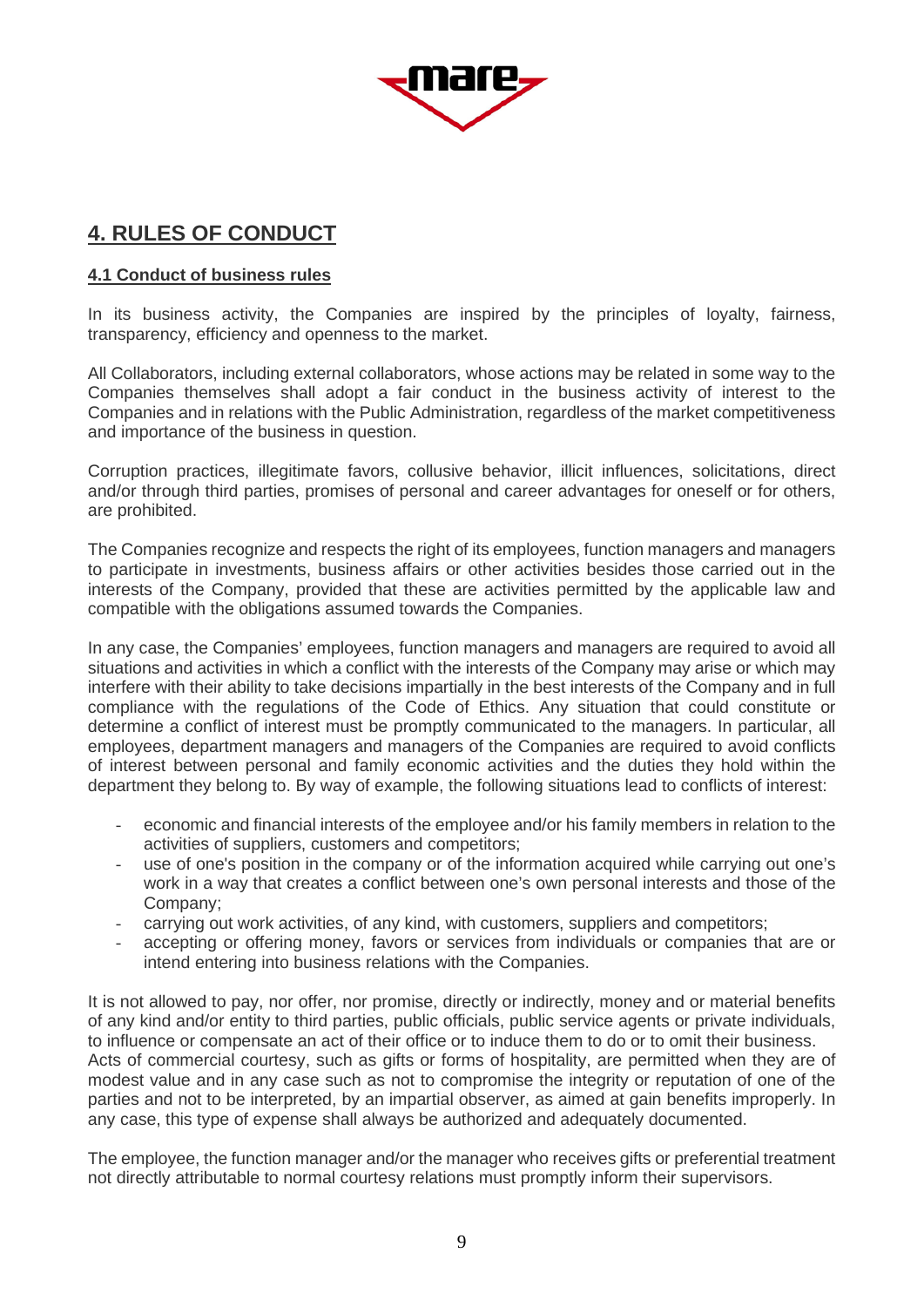

It will be possible, to be assessed on a case-by-case basis, any authorization, by the immediate superior to retain the gift. In any case, the authorization must be issued to the employee, the function manager and/or the manager in writing and must contain the related reasons.

External collaborators to the Companies (including consultants, intermediaries, etc.) are asked to comply with the principles contained in the Code of Ethics. For this purpose, each employee, function manager or manager, in relation to his or her function, will take care of:

- observe the internal principles and procedures for the selection of external collaborators and the management of the relationship with them;
- select only qualified persons and companies in good standing;
- take into account, in an appropriate manner, the indications, of any origin, about the opportunity to avail themselves of certain external collaborators;
- promptly report to the supervisor, about doubts regarding possible violations of the Code of Ethics by external collaborators;
- include in the external collaboration contracts, when required by the procedures, the express provision of the obligation for the same employee to comply with the principles of the Code of Ethics.

In any case, the remuneration – agreed under the contract - to be paid shall be commensurate with the performance indicated in the contract itself and payments may in no way be made to a party other than the contractual counterpart, or in a third country other than that of the parties or the Country where the contract has to be performed.

# **4.2 Rules of conduct in relations with employees**

Human resources are an indispensable element for the existence of the company. The Companies ensure equal opportunities to all employees, based on professional skills and individual skills, without any discrimination based on gender, age, religious belief, race, political and/or trade union membership.

For an objective application of the principles set out above, the Company has introduced methodological processes to evaluate on an objective basis the skills, merit, economic results and the reward system set on the basis of measurable targets in compliance with the applicable law and agreement applicable.

The competent functions shall:

- $\triangleright$  adopt criteria of merit, competence and in any case strictly professional for any decision relating to an employee;
- $\triangleright$  select, hire, train, remunerate and manage employees without any discrimination;
- $\triangleright$  create a working environment in which personal characteristics cannot give rise to discrimination.

The Company performs its entrepreneurial role both in the protection of working conditions and in the protection of the psycho-physical integrity of the worker, in respect of his moral personality, avoiding that he/she suffers illicit conditioning or undue inconvenience.

The Company expects employees, at all levels, to collaborate in maintaining a climate of mutual respect in the company for the dignity, honor and reputation of each one, and will therefore intervene to prevent abusive or defamatory interpersonal attitudes.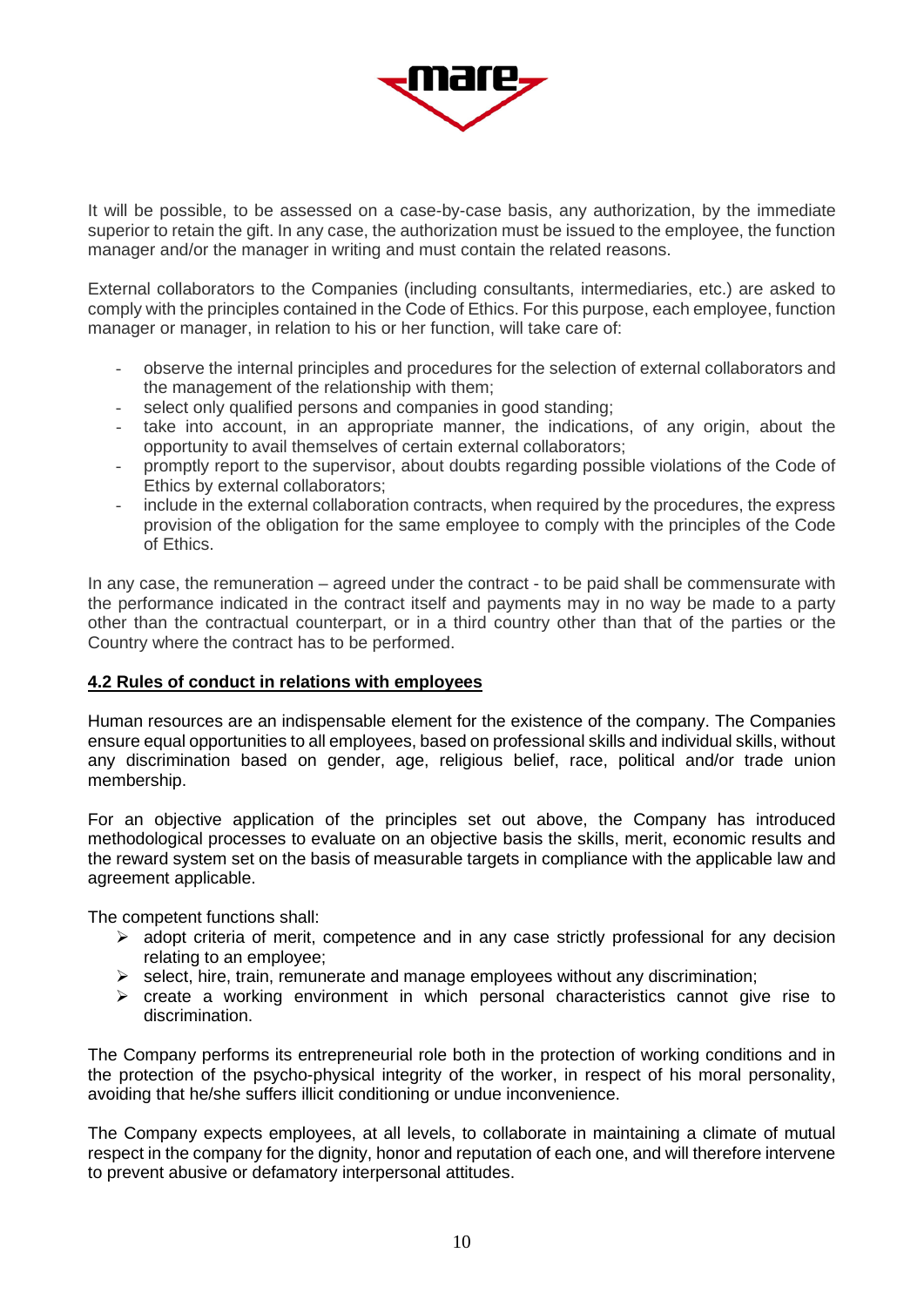

# *4.2.1. Personnel recruitment policies*

The recruitment of employees is carried out exclusively on the basis of the candidates' skills and professional abilities, having regard to the positions that, according to the Companies needs, require proper fulfillment. With this in mind, the Company proceeds to select employees in full compliance with the principle of equal opportunities, without engaging in discrimination of any kind and avoiding any form of favoritism or patronage.

# *4.2.2. Treatments of employees*

The Companies ensure equal opportunities to its employees which it treats with respect and dignity. Each employee is required to acquaint with the internal procedures and protocols existing at the Companies,. To this end, the Company informs and trains its employees with reference to the documents and to any updating and/or modification of the same.

# *4.2.3. Maintaining health and safety in the workplace*

the Companies undertake to create and maintain a work environment that protects the physical integrity and moral dignity of its employees by observing the current applicable legislation on safety and risks at the workplace. To this end, the Companies constantly monitor the safety and health conditions of the workplace, carrying out the appropriate technical and organizational interventions that may be necessary to ensure the best working conditions.

All Company employees are required to use company assets adequately and safely in order to maintain a healthy and safe environment as free as possible from health or safety hazards. Employees shall comply to safety directives and immediately report incidents, dangerous conditions or conducts, and potentially harmful work situations to designated safety officers.

# *4.2.4. Workplace behavior*

In accordance with the ethical principles that inform its business, the Companies protect the physical and moral integrity of its employees, ensuring respect for the dignity of the person at the same working conditions.

As part of the employment relationship, relations between employees, at all levels of responsibility in the corporate organization, will be based on mutual correctness, respect and education.

In harmony with the dignity of the employees, the superiors will base relations with the employees themselves with the utmost fairness and respect.

The Companies do not admit behaviors which are offensive to other's people dignity in general and, especially, if motivated by reasons of race, ethnicity, sexual preferences, age, religious faith, social class, political opinions, state of health, or for any other discriminatory reason.

# *4.2.5. Harassment*

Every employee has the right to work in an environment free from any type of discrimination based on race, religion, gender, ethnicity, trade union or politics.

the Companies require that no harassment be given in internal and external working relationships, meaning as such:

- $\triangleright$  the creation of an intimidating, hostile or isolated work environment for individuals or groups of workers;
- $\triangleright$  uniustified interference with the performance of another people's work;
- $\triangleright$  the obstacle to others' individual job prospects for mere reasons of personal competitiveness.

The Companies do not admit and tolerate sexual harassment, meaning as such:

 $\triangleright$  the subordination of determinations of relevance for the working life of the recipient to the acceptance of sexual favors;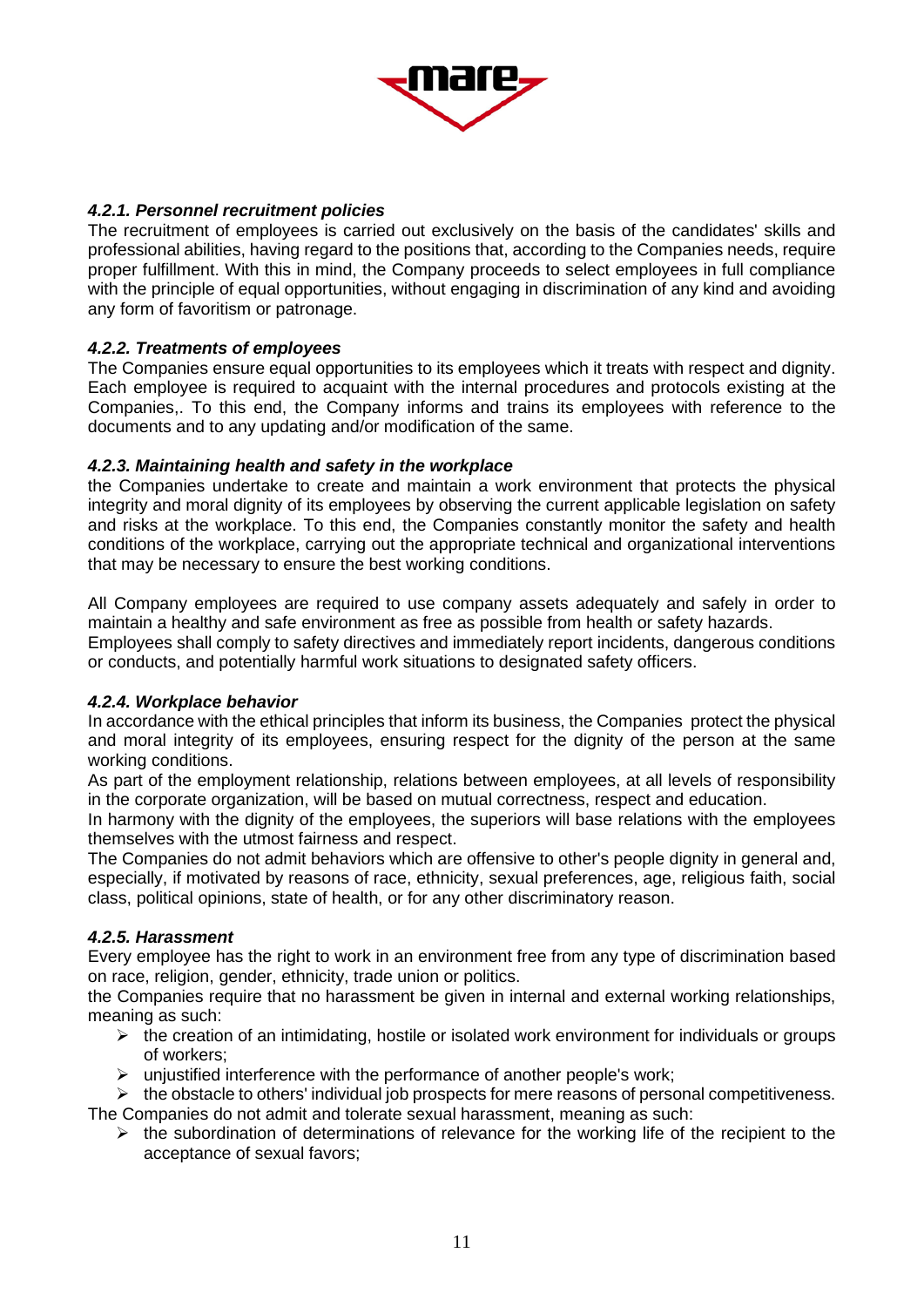

 $\triangleright$  proposals for private interpersonal relationships, conducted despite an expressed or reasonably evident disagreement, which have the ability, in relation to the specificity of the situation, to upset the serenity of the recipient with objective implications on his/her work expression.

It will be up to the managers, in particular, to show and promote with their balanced example an educated, fair and responsible behavior towards the problems that concern the sexual sphere.

# *4.2.6. Violence*

The Companies do not tolerate that violent, threatening behavior, psychological abuse or harm to the physical and moral spheres of others are carried out in the workplace.

The violent acts, or threats of violence, committed by an employee against another person or a person's family or property are unacceptable and, as such, will therefore be punished.

It is therefore strictly forbidden to introduce into the workplace, as well as on company vehicles, weapons or other dangerous objects or acts to offend by any employee, with the exclusion of specifically and previously authorized personnel.

#### *4.2.7 Respect for privacy*

The Companies undertake to protect respect for privacy regarding information relating to the private sphere of each of its employees and, more generally, of those who interact with the Companies.

Respect for privacy is ensured not only by compliance with current applicable legislation, but also by prohibiting employees from exercising any form of control not permitted by the applicable laws.

The data collected by the Companies on Collaborators for reasons relating to the corporate activity may be subject to treatment pursuant to articles 6 and following referred to in EU Regulation 2016/679, known as GDPR (General Data Protection Regulation).

It is understood that all the activities related to personal data will be carried out in accordance with the applicable laws and regulations.

#### *4.2.8 Child labor*

The Companies do not make use of child or forced labor, nor has it entered into or enters into contracts with suppliers or subcontractors who make use of them. The Companies ensure that its products are not manufactured by people who are denied the opportunity to receive education and to live a life appropriate to what is established by children's rights.

# *4.3* **Relations with the Public Administration and equivalent subjects**

The management of relations with the Public Administration, public officials, public employees and public service concessionaires are reserved exclusively to the corporate functions in charge of this and to the personnel authorized by them, in compliance with what is specifically provided under Company's policies.

On the occasion of commercial negotiations, and participation in any other type of activity involving the Public Administration or similar subjects, the Companies operate correctly and transparently.

Relations with public officials are based on transparency, loyalty and fairness: the Companies do not want to give rise to even the slightest suspicion of wanting to unduly influence these subjects to obtain illicit benefits.

Indeed, society condemns any behavior that could constitute an act of corruption, even if inspired by a misunderstood social interest.

Employees and collaborators, for their part, have an obligation to report to their supervisor any attempt of extortion or bribery by a public official to whom they should be recipients or simply aware.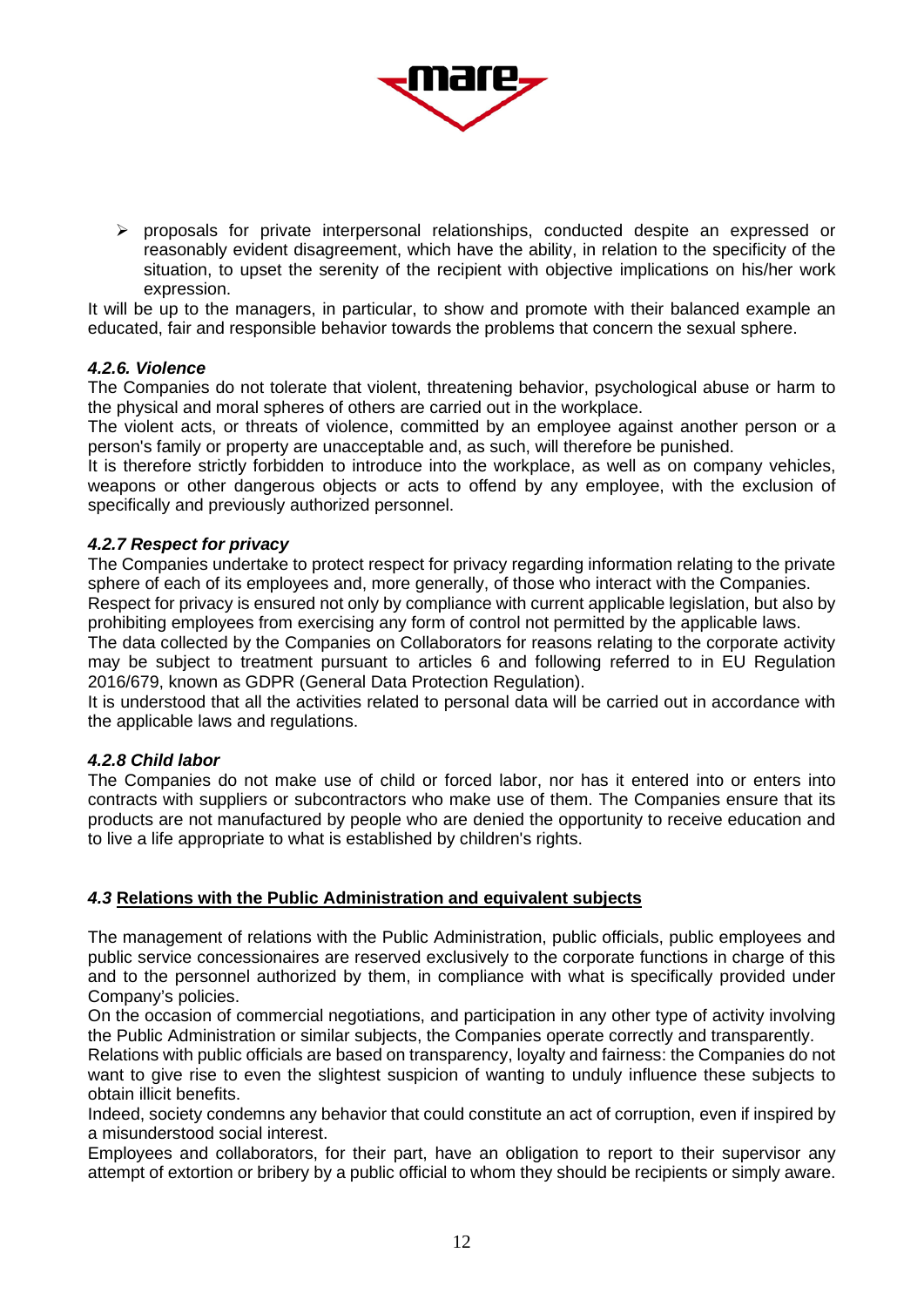

The Companies' employees and representatives have also the obligation to communicate to their supervisors the business relationships or economic activities undertaken personally with public officials.

# *4.4 Judicial and Supervisory Authorities*

The Companies acts in compliance with the applicable law and promotes, within the limits of its competences, the correct administration of justice.

If requested, the Companies' collaborates with the judicial authority, the police and public officials who exercise inspectional powers and is investigating the Company.

The Companies reiterate its condemnation of any behavior that could constitute an act of corruption. Employees and collaborators must report to their manager any attempted extortion or bribery by a public official or a public service employee to whom they were intended or aware of.

The Companies require that all employees and collaborators make themselves available and collaborate with any person - public official or supervisory authority - to carry out inspections and controls on the work of the Company.

On the occasion or in anticipation of a judicial proceeding, an investigation or an inspection by the Public Administration or the Supervisory Authorities, it is forbidden to destroy or alter records, minutes, accounting records and any type of document, lying or make false statements to the competent authorities.

Likewise, it is prohibited to persuade or attempt to persuade others to provide false or misleading information to the competent authorities.

The Companies employees, managers and collaborators are also prohibited from undertaking economic activities, conferring professional assignments, giving or promising gifts, money or other benefits to persons who carry out investigations or inspections at the Companies, or who are employed by the relevant competent authorities.

# *4.5.* **Relations with political and trade union institutions**

The Companies do not make contributions, direct or indirect and in any form, to parties, movements, committees and political and trade union organizations, to their representatives and candidates, except those due on the basis of specific legal obligations.

Political contributions include any payments, loans or donations made to political parties and/or political or trade union organizations, their members or, in any case, to individuals engaged in political and/or trade union activities (both in the case in which they hold public offices, as in the case in which they propose to do so by running for election).

The Company's Collaborators cannot make political contributions from funds, properties or other resources attributable to the Company.

The Companies' contributions are also considered to be those made through an intermediary or sponsoring operation, which donates money, goods or other benefits – for and on behalf of the Company - to one of the subjects listed above.

The Companies do not reimburse any political contributions that may be granted in a personal capacity by employees, administrators or any other person linked to it.

Only specifically appointed persons can have any contact with these entities.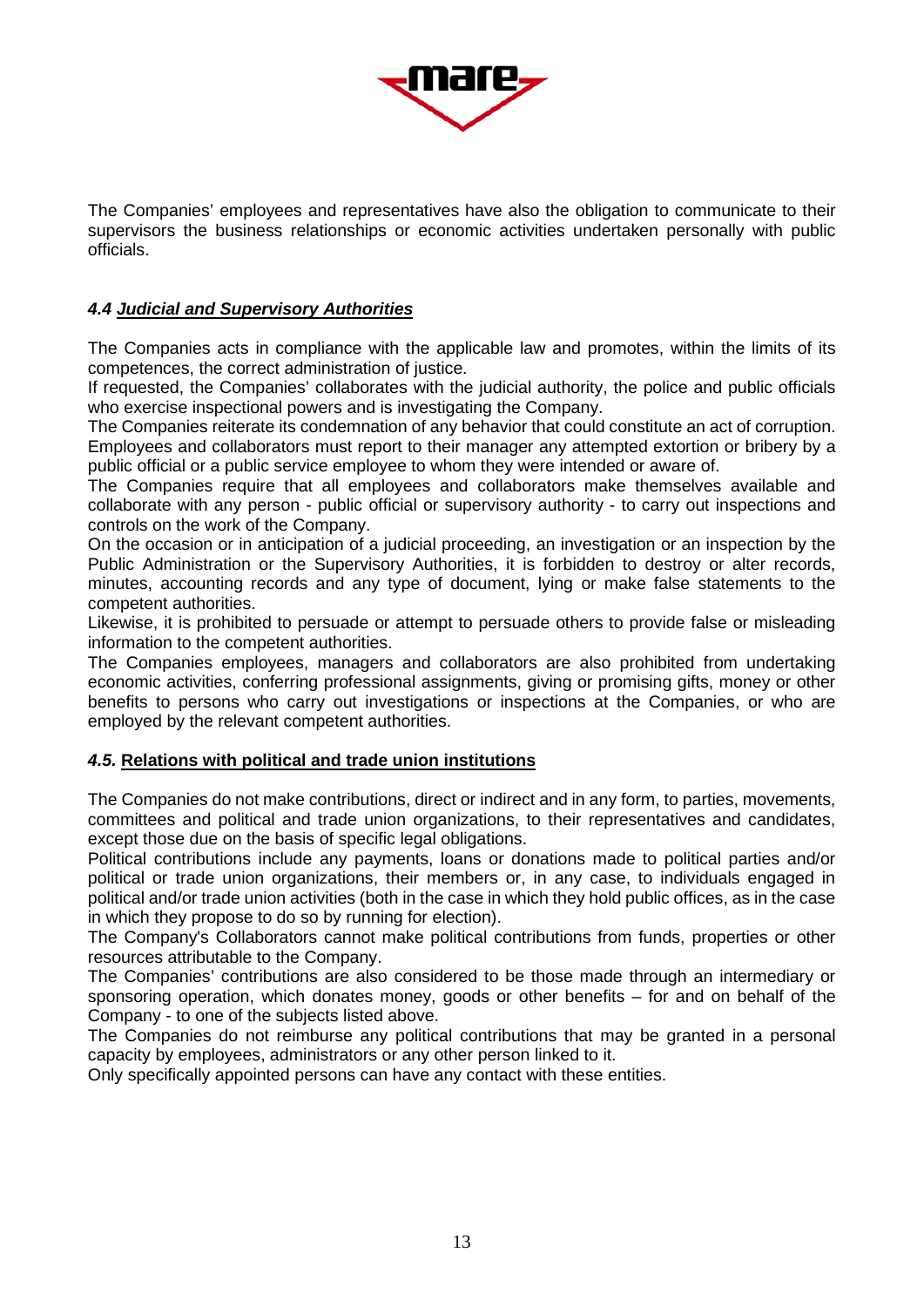

#### **4.6 Relations with media, research institutions, industry associations and other similar bodies**

Outward information must be truthful and transparent.

The Companies shall present itself in an accurate and homogeneous way in communication with the media, research institutions, industry associations and other bodies similar to them.

Relations with the media, research institutions, industry associations and other bodies similar to them are reserved exclusively for the functions and corporate responsibilities delegated to it and are agreed in advance with the Company.

Collaborators cannot provide information to representatives of the media, research institutions, industry associations and other bodies similar to them, nor undertake to provide it without the authorization of the competent functions.

In no way or form can Collaborators offer payments, gifts, or other advantages aimed at influencing the professional activity of functions of these bodies, or which can reasonably be interpreted as such.

#### **4.7 Relations with supplier customers and collaborators, consultants, business partners and licensees**

The Companies set relationships with customers, suppliers, collaborators, consultants, partners and licensees exclusively on the basis of quality, competitiveness, professionalism, fairness and respect for fair competition.

In particular, the Company ensures that the selection of suppliers, collaborators, licensees, all those who hold other functions within the Company as well as the purchase of goods and services are made exclusively on the basis of objective parameters of quality, convenience, price, capacity, efficiency, avoiding agreements with contractual counterparts of dubious reputation in the field, by way of example, respect for the environment, working conditions and/or human rights.

The Company does not accept and makes sure that the Collaborators do not receive any unlawful pressure to perform services not foreseen or not contractually due.

Furthermore, the Companies claim that customers, suppliers, collaborators, etc., behave in compliance with the principles contained in this Code of Ethics (which must be brought to the attention of interested parties).

The Companies also claim that suppliers and collaborators adopt legal, ethical behavior that respects the internationally recognized standards and principles regarding the treatment of workers, with particular regard to the protection of fundamental human rights, the prohibition of discrimination, the protection of childhood, the prohibition of forced labor, the protection of trade union rights, the protection of health and safety in the workplace, respect for working hours and the principle of fair remuneration as all stated under the applicable laws and regulations.

Behaviors different from those described integrate a serious breach of the duties of fairness and good faith in performing the contract, lead to the compromise of the fiduciary relation and represent a just cause for termination of the contractual relations.

Finally, with particular reference to customer relations, the Companies ensure adequate quality standards for the products offered.

The Companies undertake to examine and, if necessary, promptly accept the suggestions and complaints formulated by customers and associations set up for their protection.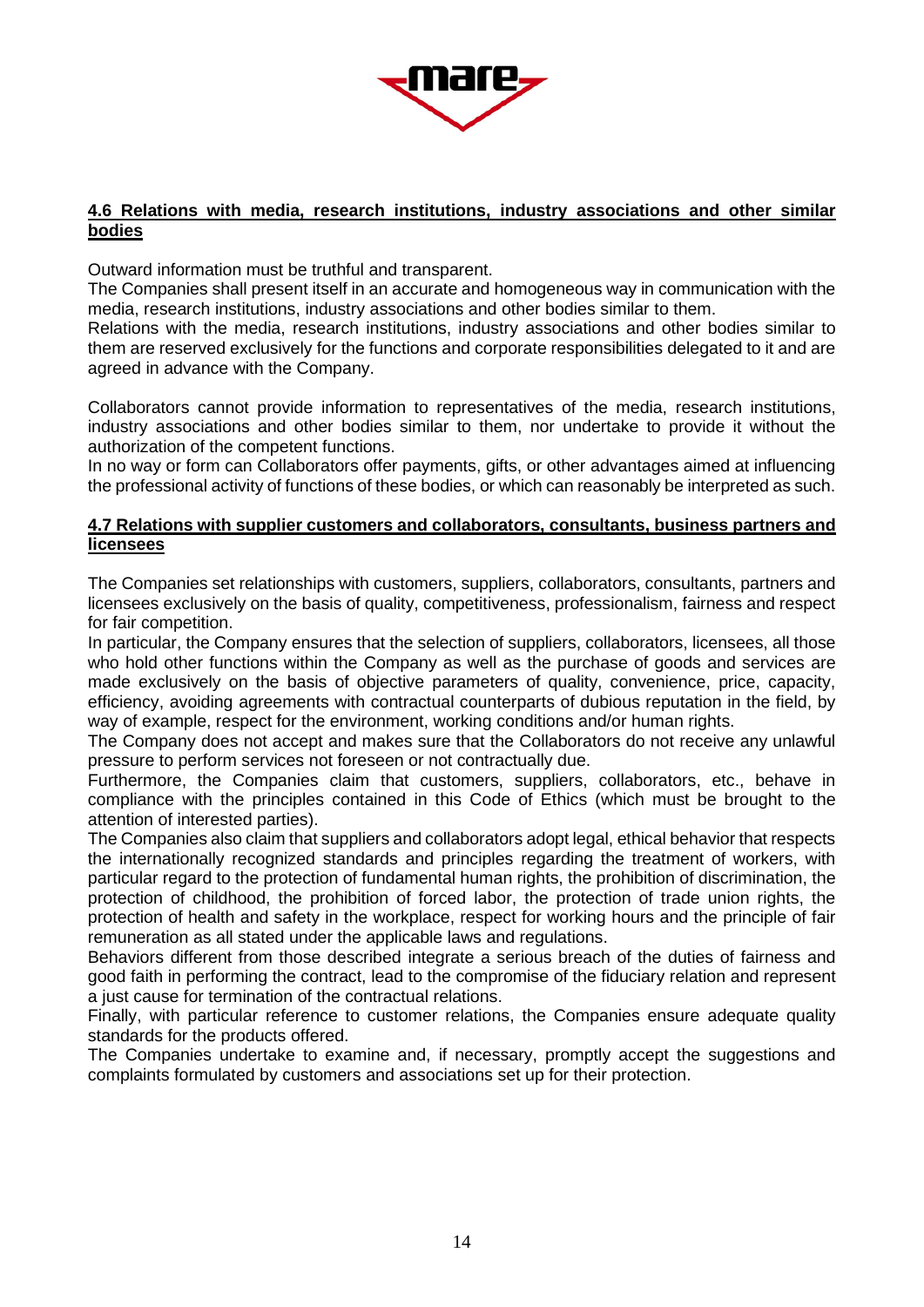

# **5. TRANSPARENCY OF ACCOUNTING**

The Companies believe that transparency and keeping of accounting records according to principles of truth, completeness, clarity, precision, accuracy and compliance with current legislation are the fundamental prerequisite for effective control.

For each operation, adequate supporting documentation must be kept in the records, such as to allow easy accounting recording, the reconstruction of the operation itself and the identification of any responsibilities.

The financial statements must represent the Company's economic, equity or financial situation in a truthful, clear and complete manner.

Everyone is therefore required to collaborate in order to ensure that management data are promptly and correctly represented in the accounts.

Each record must reflect exactly what appears from the supporting documentation. It is the task of each employee to ensure that the documentation is easily traceable and ordered according to logical criteria.

# **5.1 Obligations in relation to the administration**

All the subjects obliged to comply with this Code of Ethics contribute to protecting the integrity of the corporate assets of the Companies so that the maximum protection of the shareholders, creditors, investors etc. is achieved.

The directors (or whoever performs their functions) must not prevent or hinder in any way control activities by the statutory auditors, shareholders and/or auditing firm, where present.

# **5.2 Notifications**

Collaborators who become aware of omissions, falsifications, negligence of the accounting or documentation on which the accounting records are based, are required to report the facts to the competent Functions are provided under internal policies.

# **6. THE COMPANY "IT" SYSTEMS**

Maintaining a good level of IT security is essential to protect the information that the Companies use every day and is vital for an effective development of company policies and business strategies. The progressive diffusion of new technologies exposes the company to risks of both patrimonial and criminal involvement, at the same time creating problems of image and security.

# **6.1 Methods of using company IT systems**

Given that the use of the company's IT and telematic resources shall always be based on the principles of diligence and fairness, attitudes intended to support any act or behavior carried out in the context of the employment relationship, employees are in any case required to adopt the additional internal rules of common behavior, aimed at avoiding unaware and/or incorrect behavior, which could cause damage to the same company, other employees or customers.

# **6.2 Company IT systems**

The personal computer (desktop or laptop) and the related programs and/or applications entrusted to the employee and management are, as is well known, work tools.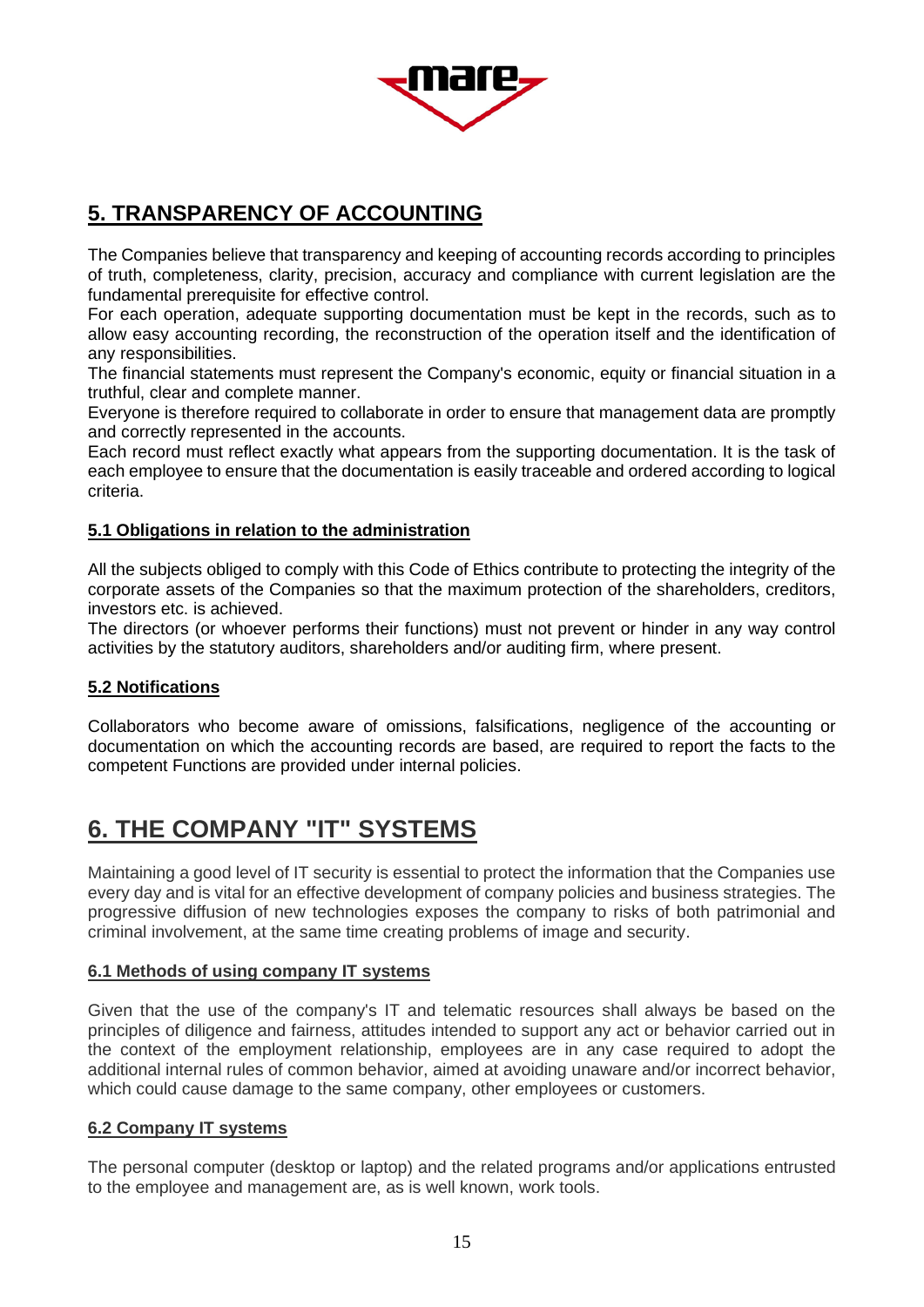

Therefore:

- $\triangleright$  these tools shall be kept in an appropriate manner;
- $\triangleright$  these tools can only be used for professional purposes (in relation, of course, to the duties assigned) and not also for personal purposes, certainly not for illegal purposes;
- $\triangleright$  the theft, damage or loss of these instruments must be promptly reported to the Company.

For the purposes set out above, therefore, acts or behavior that conflict with the aforementioned indications must be avoided.

# **7. INTERNET AND E-MAILING**

The Companies consider of fundamental and strategic importance for the conduct of its business and the pursuit of its purposes, the development and use of new IT applications.

# **7.1 Use of the personal computer**

In order to avoid the serious danger of introducing computer viruses, as well as to alter the stability of the computer applications, to employees and management of the Companies:

- $\triangleright$  it is allowed to install programs from outside only if expressly authorized by the IT Manager;
- $\triangleright$  the use of programs not officially distributed by the IT Manager is not allowed;
- $\triangleright$  it is not permitted to use software and/or hardware tools designed to intercept, falsify, alter or suppress the content of communications and/or IT documents;
- $\triangleright$  it is not allowed to modify the configurations set on their PC;
- $\triangleright$  the installation of own communication media (such as, for example, modems) is not allowed on their PC;
- $\triangleright$  listening to programs, audio or music files, etc. is not allowed on PCs equipped with a sound card and/or CD player, except for purely work purposes;

# **7.2 Use of magnetic media and/or external memory devices**

Employees and management are not allowed to download files contained in magnetic/optical media that have no bearing on their work performance.

All files of uncertain or external origin, even if related to work, must be subject to control and related authorization for use by the IT Manager.

# **7.3 Use of the corporate network**

Network drives are strictly professional information sharing areas and cannot in any way be used for different purposes.

Therefore, any files that are not related to work cannot be located, even for short periods, in these units.

The Companies reserve the right to remove any file or application that it deems to be dangerous for the security of the system or acquired or installed in violation of this Code of Ethics.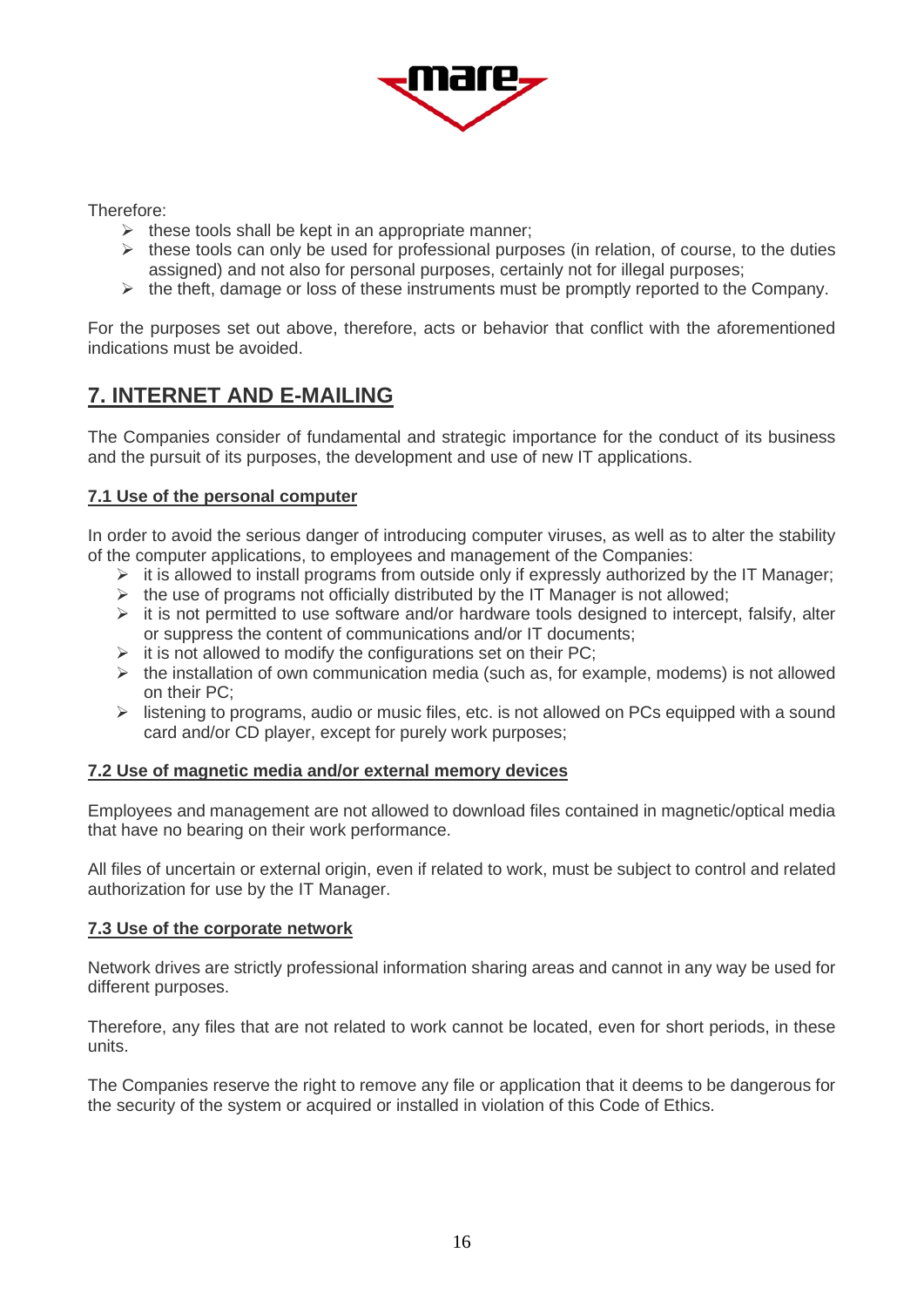

# **7.4 Use of the Internet and related services: Internet browsing**

To employees and management:

- $\triangleright$  it is not allowed to browse sites that are not relevant to the performance of the assigned duties, especially those that may reveal the employee's political, religious or trade union opinions;
- $\triangleright$  any kind of financial transaction is not allowed, including remote banking, online purchases and similar;
- $\triangleright$  it is not allowed to download free software (freeware and shareware) from Internet websites, unless expressly authorized by the IT Manager;
- $\triangleright$  any form of registration to websites which content is not related to work is prohibited;
- $\triangleright$  the participation, for non-professional reasons, to Forum, the use of chat lines, bulletin boards and guest book registrations, also using pseudonyms (or nicknames), is not allowed;
- $\triangleright$  the storage of electronic documents of an outrageous and/or discriminatory nature by gender, language, religion, race, ethnic origin, opinion and trade union and/or political membership is not allowed.

#### **7.5 Electronic mail**

In specifying that e-mail is also a work tool, it is considered useful to report to all employees and management that:

- $\triangleright$  using e-mail (internal and external) is not allowed for reasons not related to the performance of the assigned duties;
- $\triangleright$  it is not allowed to send or store messages (internal and external) of an outrageous and/or discriminatory nature by gender, language, religion, race, ethnic origin, opinion and trade union and/or political affiliation.

Since the use of e-mail is configured exclusively as a work tool, each employee acknowledges and accepts that the Employer may carry out appropriate and/or necessary control and verification activities on it.

#### **7.6 Monitoring and controls**

Since in the event of contractual and legal violations, both the Companies and the individual employee are potentially liable to penalties, also of a criminal nature, the Company will verify, within the limits permitted by the applicable legal and contractual regulations, the compliance with the rules and procedures, as well as the integrity of its own IT system.

Failure to comply with the provisions of this Code of Ethics may result in disciplinary sanctions, but also civil and criminal penalties provided under the applicable laws.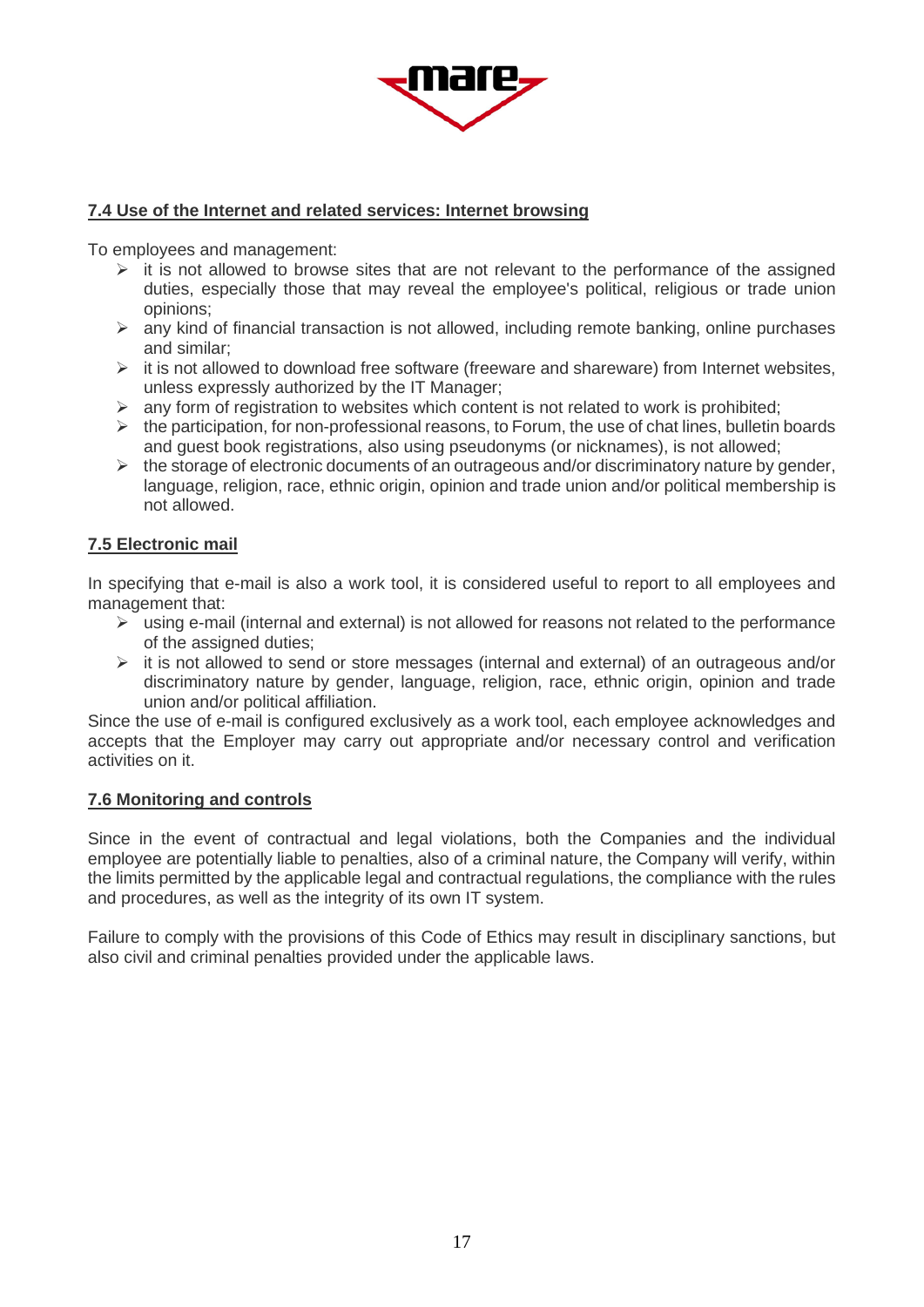

# **8. CONFIDENTIALITY AND DISCRETION**

The Companies activities constantly require the acquisition, storage, processing, communication and dissemination of information, documents and other data relating to negotiations, financial operations, know-how (contracts, deeds, reports, notes, studies), etc.

The Companies undertake to ensure the correct application and the correct use of all information used in carrying out its business activity.

# **8.1 Treatment of insider information**

Any information and other material obtained by an employee or management in relation to their business is strictly owned by the Companies.

This information relates to present and future activities, including not yet disseminated notices, information and announcements even if to be disclosed soon.

In accordance with the applicable laws and regulation it is forbidden for employees and management, when in relation to the functions performed, they are aware of relevant information not in the public domain, to use information for their own benefit and that of family members, acquaintances and, in general, third parties, also for the purpose of buying or selling securities issued by the Companies or external.

In any case, the negotiation of securities issued by the Companies must always be guided by a sense of absolute and transparent fairness towards investors as well as by the issuing Company and shall not, anyhow, generate expectations, alarm and evaluation errors of third parties.

# **8.2 Information and notices**

Employees and management called to illustrate or provide external information regarding The Companies purposes, activities, results and points of view through, for example:

- $\triangleright$  participation in conferences, congresses and seminars;
- $\triangleright$  the editing of articles, essays and publications in general;
- $\triangleright$  participation in public interventions,

they are required to obtain authorization from the General Management regarding the texts, the reports prepared and the lines of action they intend to follow.

# **8.3 Databases**

The Companies databases contain, among other things, personal data protected by applicable privacy protection legislation, data that cannot be disclosed externally for negotiation agreements and data whose inappropriate or untimely disclosure could damage the corporate interests.

It is the obligation of each employee to ensure the confidentiality required by the circumstances for each piece of information learned in the course of his/her professional activity.

The Companies undertake to protect the information relating to its employees, customers and third parties, generated or acquired internally and in business relationships, and to avoid any misuse of this information.

The information, knowledge and data acquired or processed by employees during their work or through their duties belong to the Company and cannot be used, communicated or disclosed without specific authorization from the relative supervisor, both during the employment relationship and at the end of the same.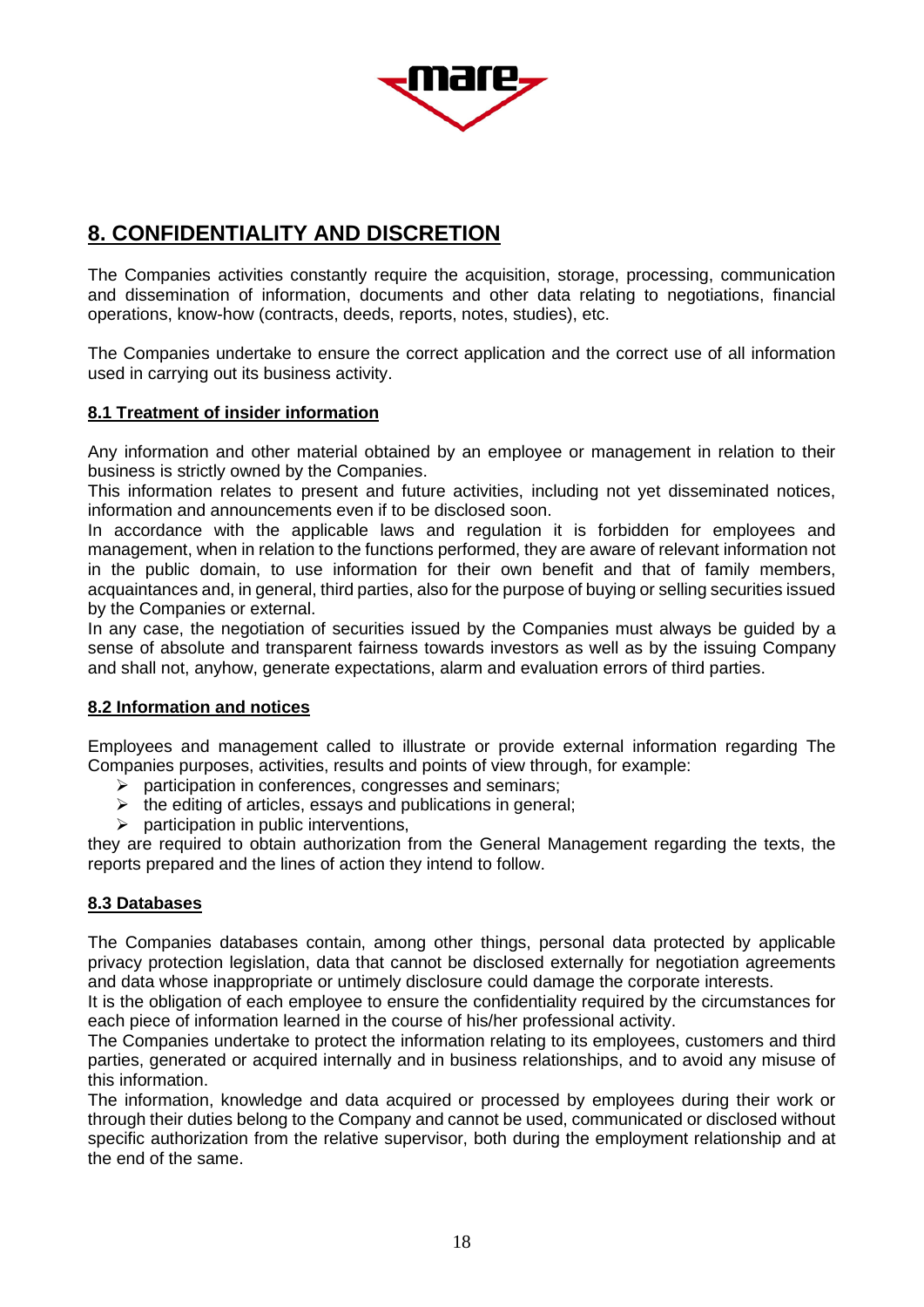

Without prejudice to the prohibition to disclose information relating to the organization and production methods of the company or to make use of it in order to be able to harm it, each employee shall:

- $\triangleright$  acquire and process only the data necessary and appropriate for the purposes of its function and in direct connection with its skills;
- $\triangleright$  acquire and process the data only within specific procedures;
- $\triangleright$  keep the data in a way that prevents unauthorized others from gaining knowledge of it;
- $\triangleright$  communicate the data in the context of pre-established procedures and/or with the explicit authorization of the immediate superior positions and however, in any case, after making sure about the disclosure in the specific case of the data;
- $\triangleright$  ensure that there are no absolute or relative restrictions on the disclosure of information regarding third parties connected to the Company by a relationship of any nature and, if necessary, obtain their consent;
- $\triangleright$  associate the data in such a way that any person authorized to have access to it can easily draw a picture as precise, exhaustive and truthful as possible.

In order to ensure the correct implementation of the corporate strategies, all Collaborators are also required to refrain from commenting on any activity regarding the activities undertaken and the results achieved or set by the Companies in any location.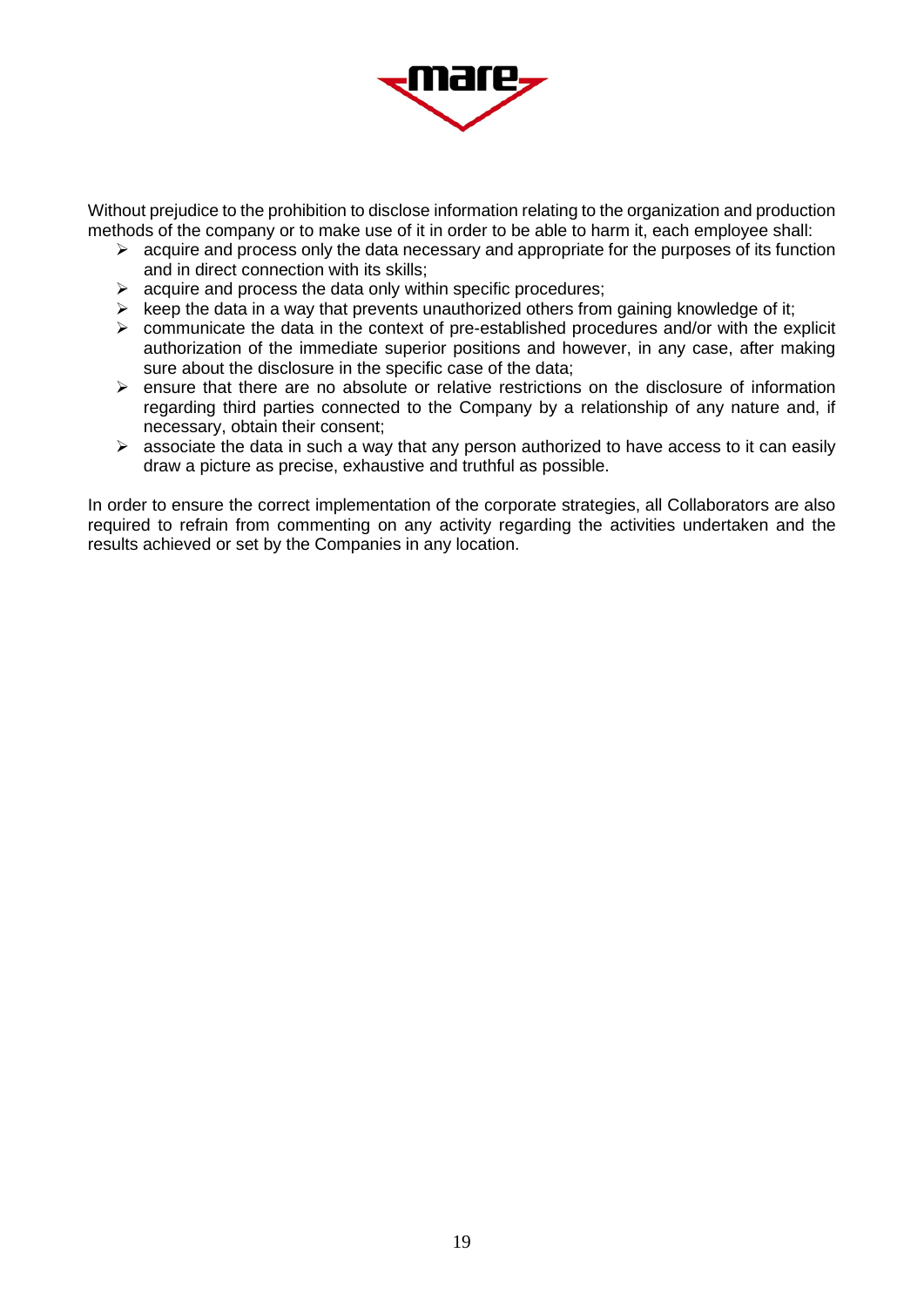

# **9. HEALTH, SAFETY AND ENVIRONMENT**

As part of its business activities, it pursues the objective of ensuring the safety and health of its Collaborators.

The activities are managed in full compliance with current applicable legislation on safety, prevention and protection from professional risks.

# **9.1 Health and safety**

Employees comply with the provisions and instructions contained in the relevant company procedures and, in any case, imparted for the purposes of collective and individual protection. They use equipment, means of transport and other work equipment correctly, as well as safety devices appropriately. They report the deficiencies of the means, devices and equipment, as well as any other dangerous conditions that they become aware of, making direct efforts, in case of urgency, within their competences and possibilities, to eliminate or reduce these deficiencies or dangers.

Employees do not remove or modify, without authorization, the safety or signaling or control devices, do not carry out on their own initiative operations or maneuvers that are not within their competence or that may compromise their own safety or that of other workers.

Employees undergo the medical examinations and health checks provided for by the current applicable legislation and procedures.

Each employee must take care of his own safety and health and that of other people present in the workplace, on which the effects of his actions or omissions may fall.

# **9.2 Smoking**

In situations of coexistence at work, the Companies take in particular account of the condition of physical discomfort in the presence of smoke to protect its employees against "passive smoking", implementing the ban on smoking in all areas.

# **9.3 Alcohol or drugs abuse**

It is considered detrimental to the workplace during work and therefore prohibited:

- $\triangleright$  to work under the effects of abuse of alcoholic substances, narcotic substances or substances with similar effect;
- $\triangleright$  consume or assign drugs under any title during the work performance.

#### **9.4 Protection and use of corporate assets**

The Companies' corporate assets consist of both material and tangible assets, such as computers, printers, equipment, cars, buildings, infrastructure, and intangible assets, such as for example confidential information, know-how, technical knowledge, developed and disseminated by and to the employees.

Security, i.e. the protection and conservation of these assets, is a fundamental value for safeguarding corporate interests.

Each employee is personally responsible for maintaining this security, by respecting and disclosing the company directives in this regard and preventing the fraudulent or improper use of the corporate assets.